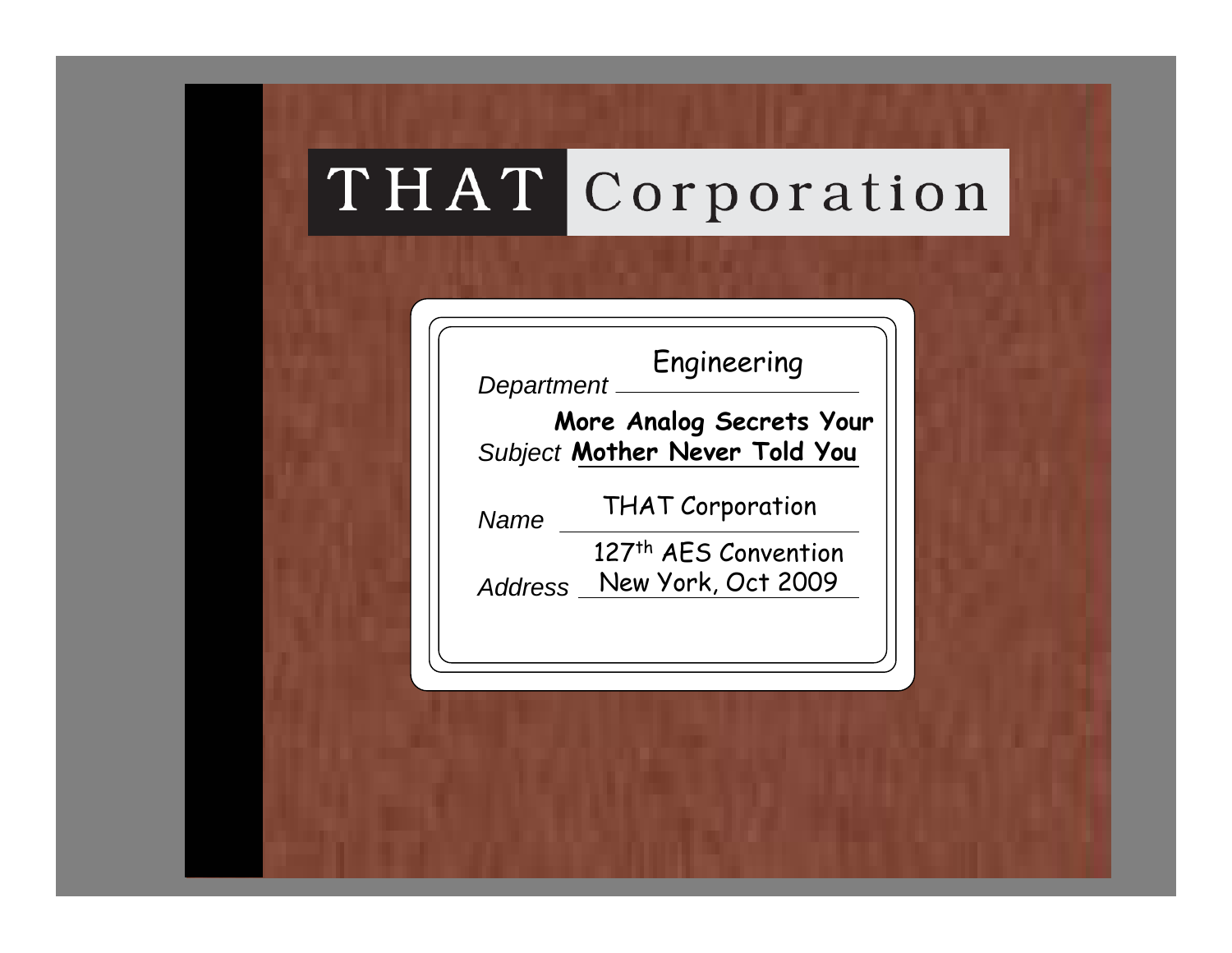#### Agenda – Focus on Mic Preamps

- •THAT1570 – new analog mic preamp
- •Phantom power switching
- •Phantom power protection
- RFI protection

**2**

•

•

•

•

- Input pads & line inputs
- Output stages for mic preamps
	- Prizes stick around!

**THAT** Corporation

*More Analog Secrets Your Mother Never Told You*

127th AES Convention, New York, October 9-12, 2009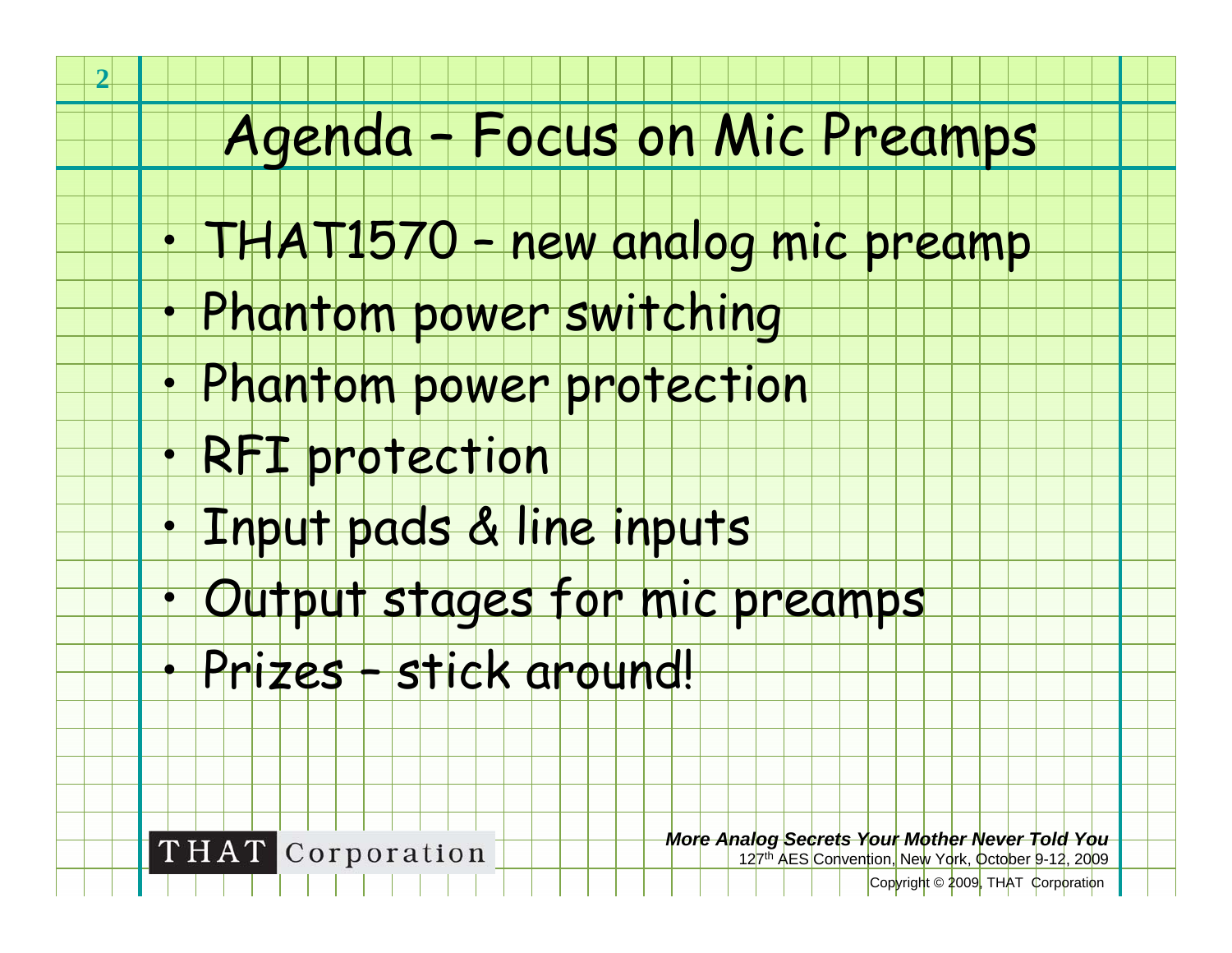# New! THAT1570 Spec Summary

Low Noise:

**3**

•

•

•

•

•

•

•

•

•

- –1 nV/√Hz EIN (60 dB gain) -134.8 dBu (20kHz BW)
- –+ 18.5 nV/√Hz EIN (0 dB gain)<br>| -109.4 dBu (20kHz BW)
- Low THD+N: 0.0003% <30 dB gain<br>0.0008% @ 40 dB gain
- Low Current: 7.5 mA typ Wide BW: 4.2MHz @ 40 dB gain
- High Slew Rate: 53 V/μ<sup>s</sup> Wide Signal Swing: >28.7 dBu (±18V supplies)
- Gain adjustable from 0 to > 60 dB
- Differential output
- Small 4 x 4 mm QFN16 package

**THAT** Corporation

*More Analog Secrets Your Mother Never Told You* 12<sup>7th</sup> AES Convention. New York, October 9-12, 2009

13

 $IN1$ 

Rg

 $\overline{R}a2$ 

 $7<sup>1</sup>$ 

 $10D$ 

 $\overline{6}$ 

 $15<sup>1</sup>$ 

Vcc

ree

 $12<sup>2</sup>$ 

OUT<sub>1</sub>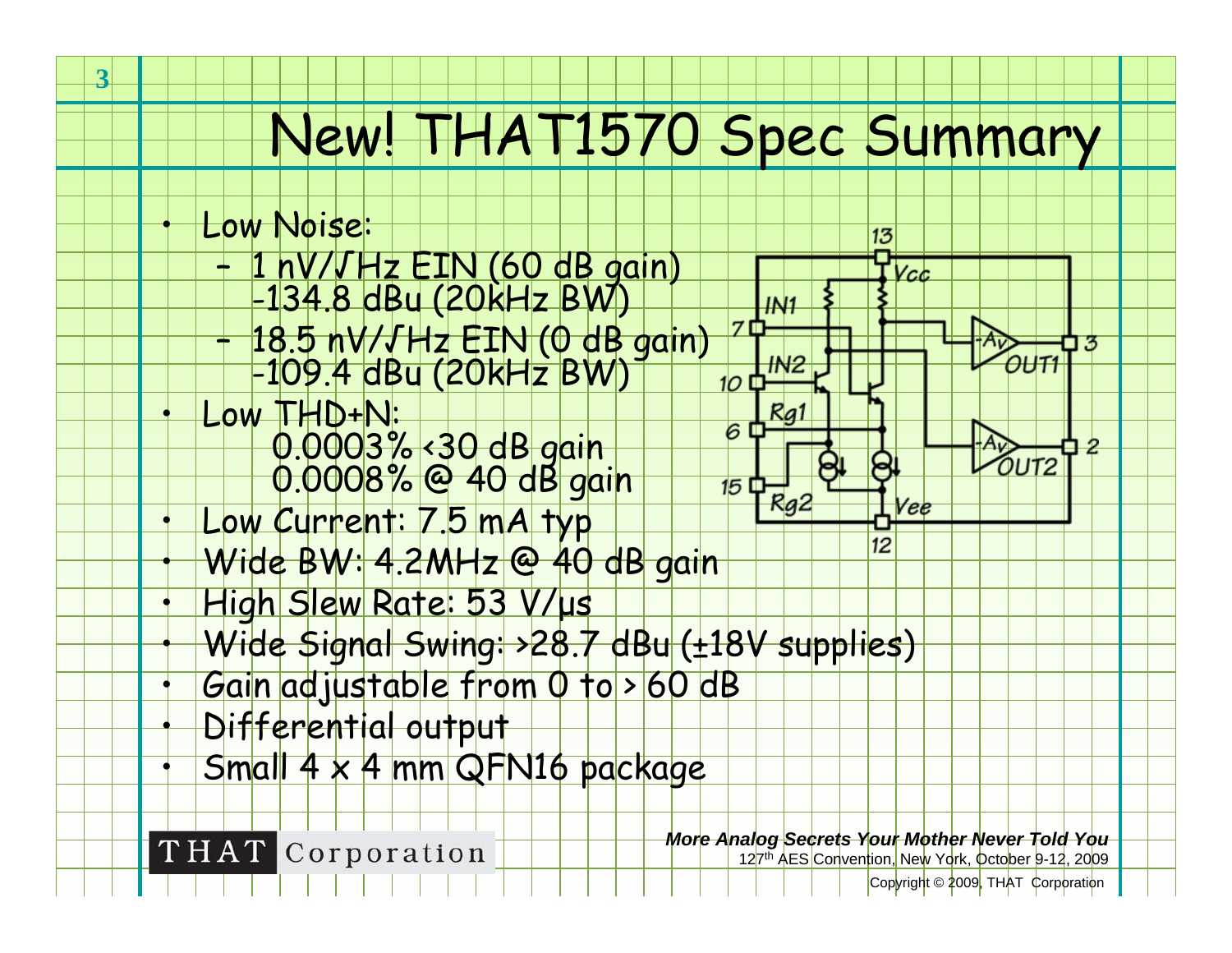# THAT1570 Features

- • $External R<sub>F</sub> (R<sub>A</sub> and R<sub>B</sub>) allows impedances$ to be optimized
	- Lowest noise monolithic audio preamp
	- available today

**4**

•

•

•

- Extremely high dynamic range:
	- –127dB (0dB gain, ±18V supplies)
	- –103dB (60dB gain, ±18V supplies)
	- Tiny 4x4mm QFN16 package

**THAT** Corporation

*More Analog Secrets Your Mother Never Told You* 12<sup>7th</sup> AES Convention. New York, October 9-12, 2009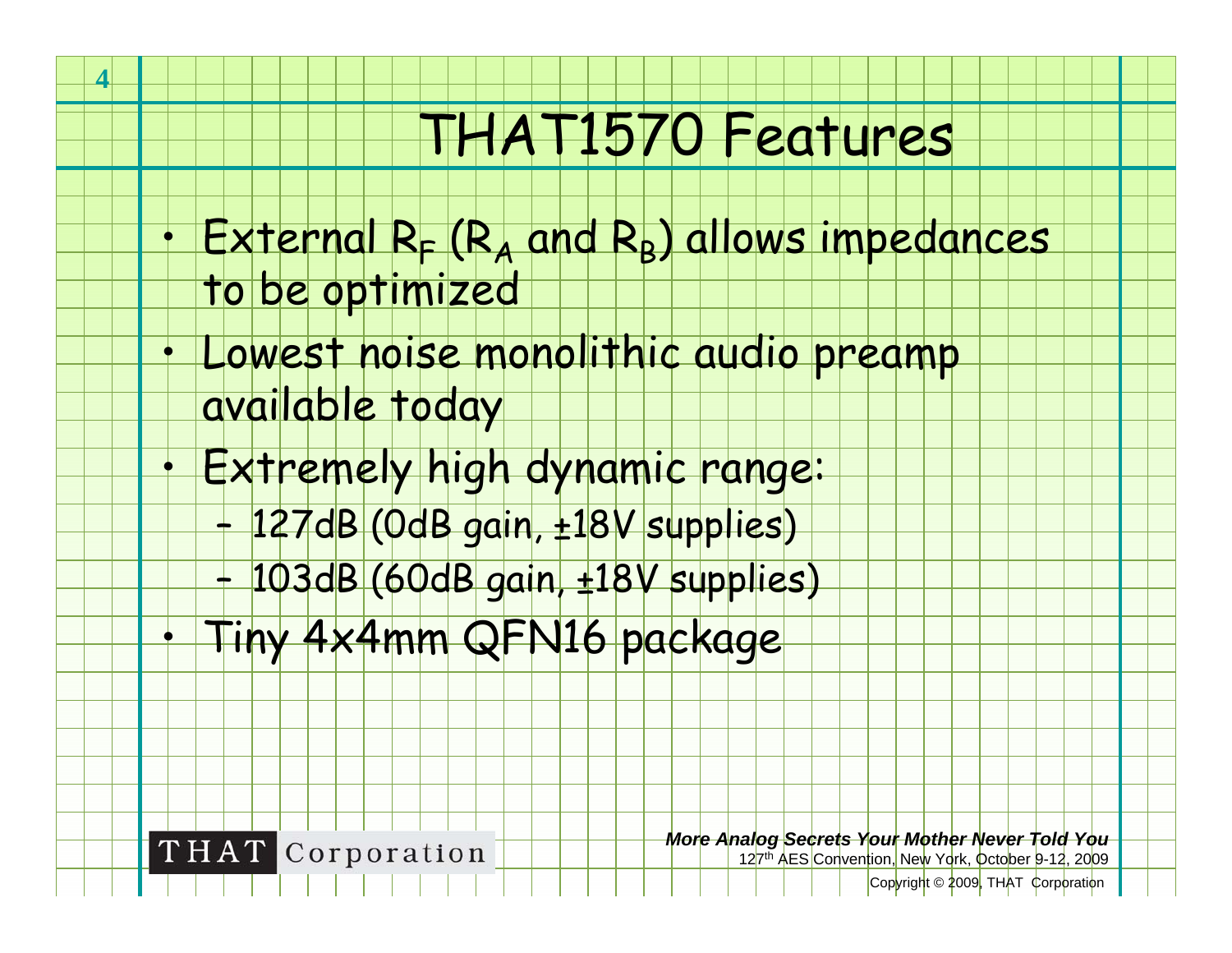# THAT1570 Basic Circuit



**5**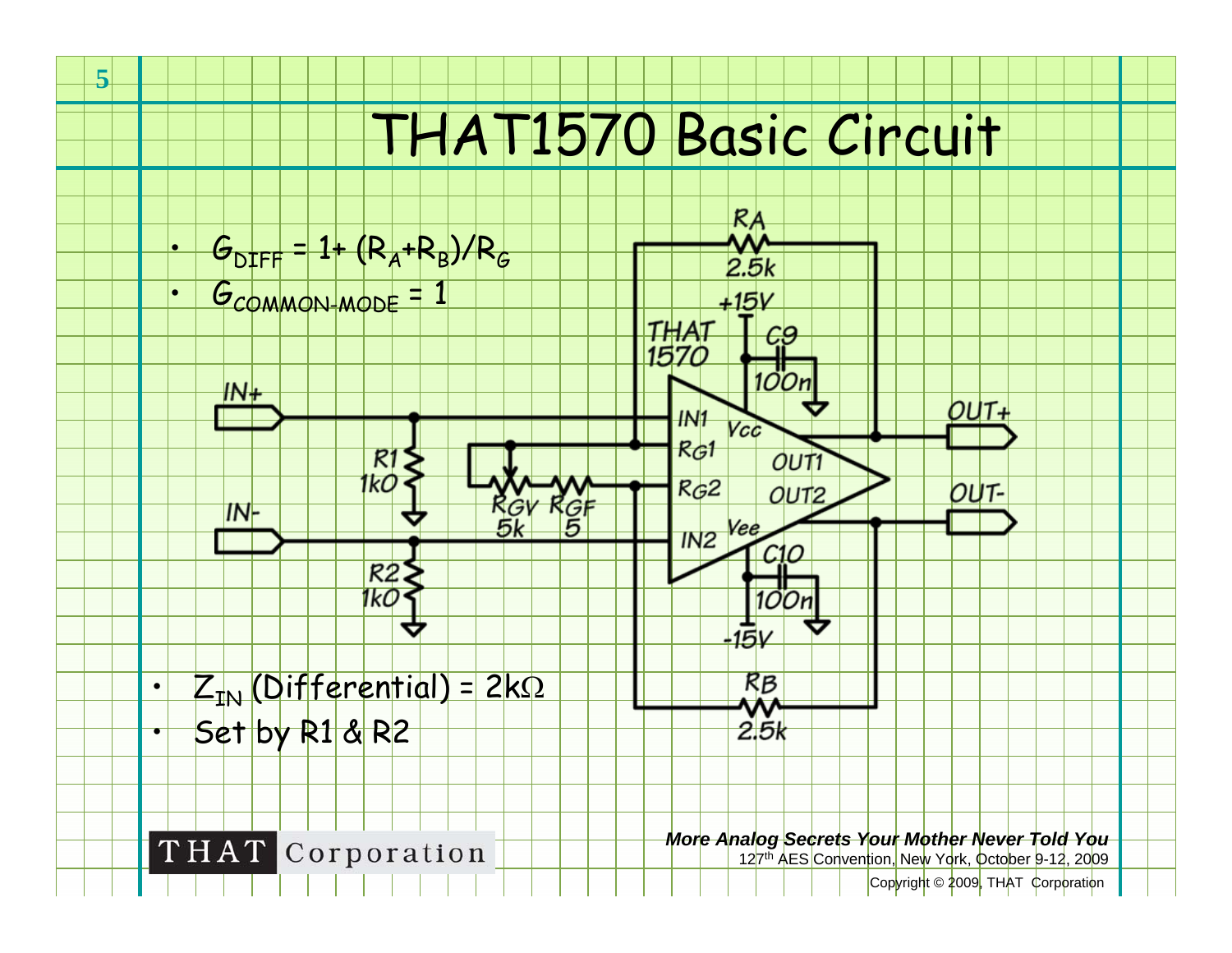# THAT1570 Improved Circuit



**6**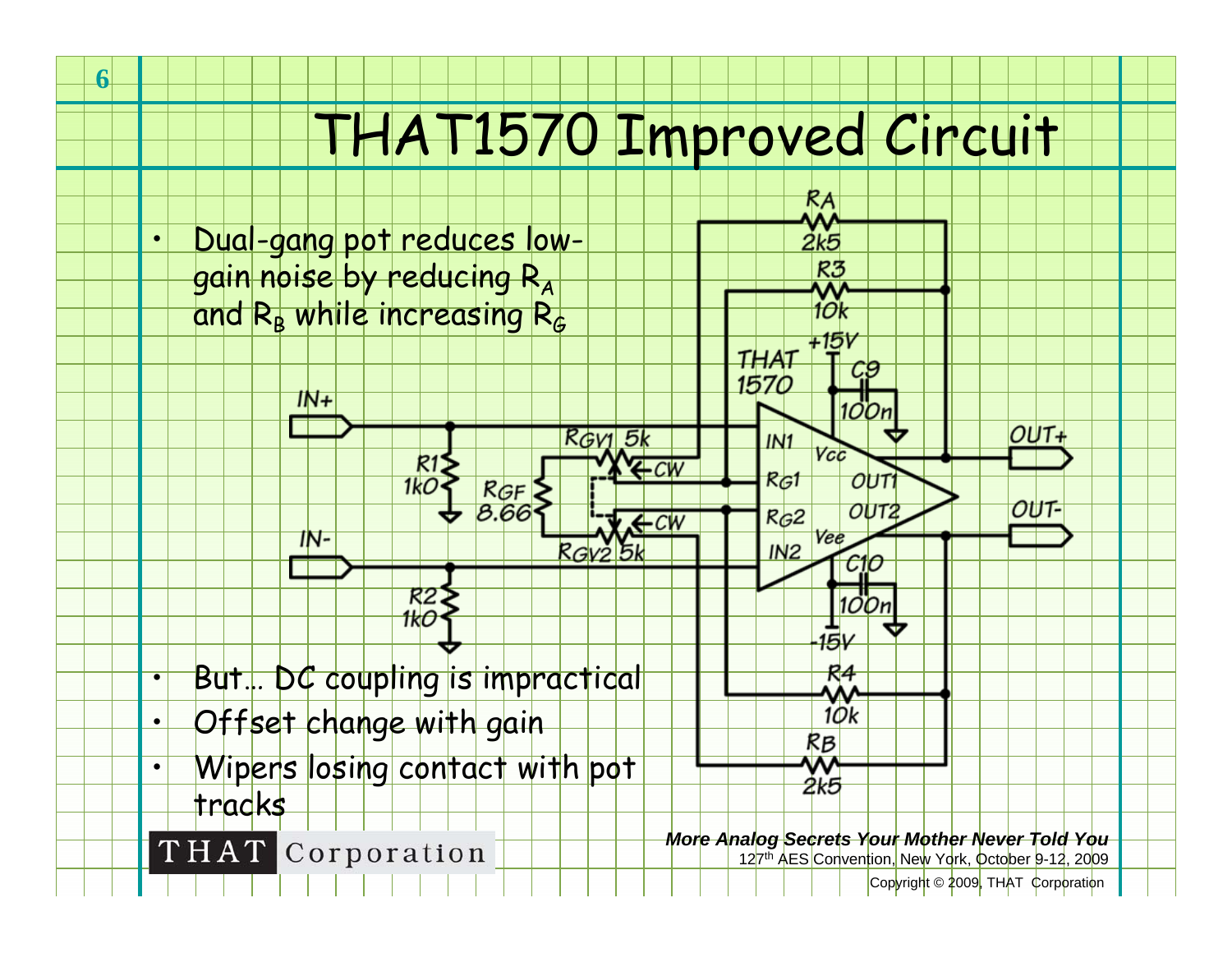#### AC-Coupling RG Addresses DC Offset

Бk

+15V

- • $\cdot$  C<sub>G</sub> sets DC gain to unity
- •Causes LF rolloff

**7**

- Worst at highest gain
- • $\cdot$   $C_G = 1 / (2\pi \times R_{GF} \times f_{-3dB})$
- Note larger resistor values, which helps keep  $\mathsf{G}_{\mathsf{G}}$  down.



**THAT** Corporation

*More Analog Secrets Your Mother Never Told You*

127th AES Convention, New York, October 9-12, 2009

<mark>lCop</mark>yright © 2009<mark>, THAT ¢orporatio</mark>n

 $OUT+$ 

OUT-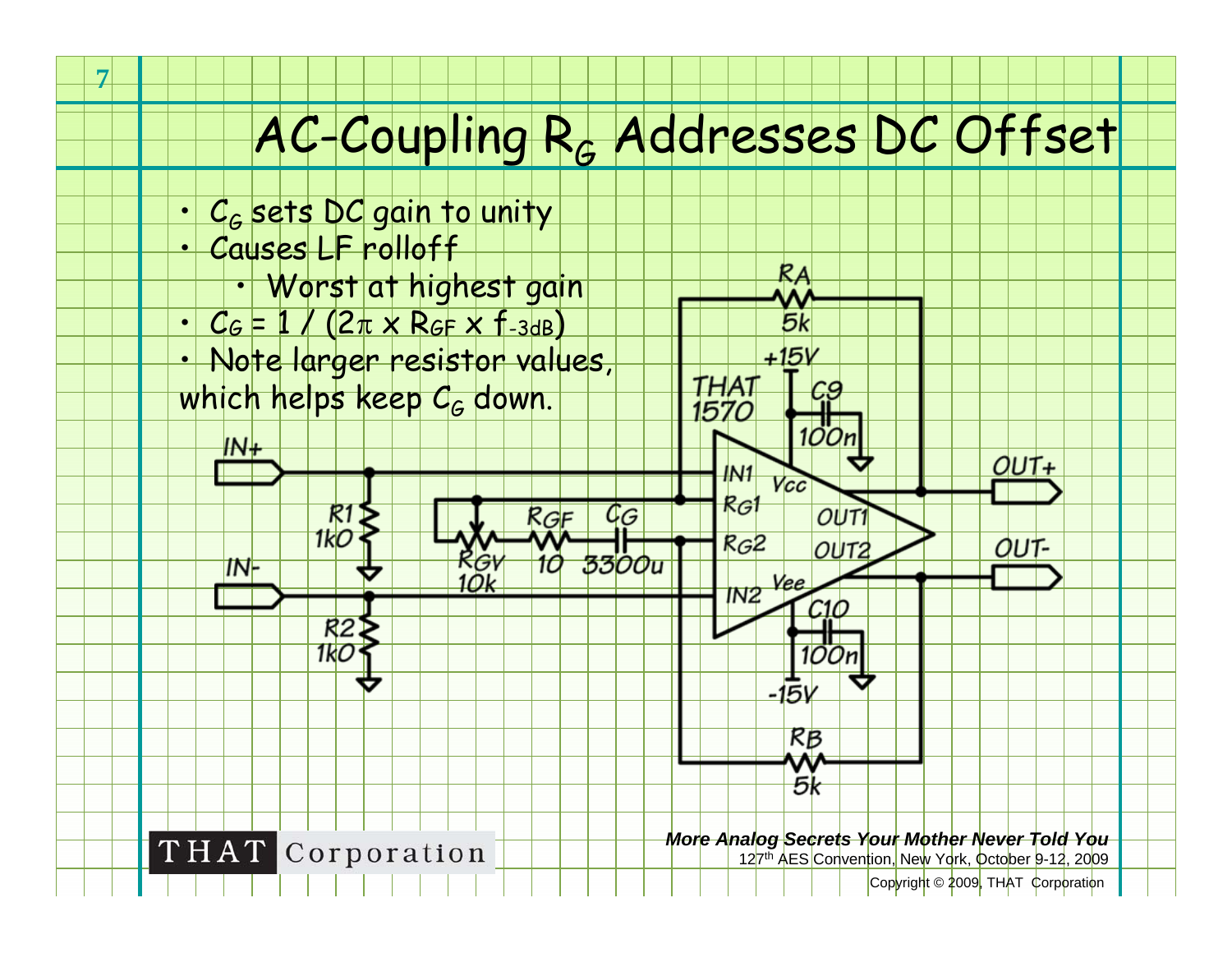# AC-Coupling In Dual-Gang Circuit

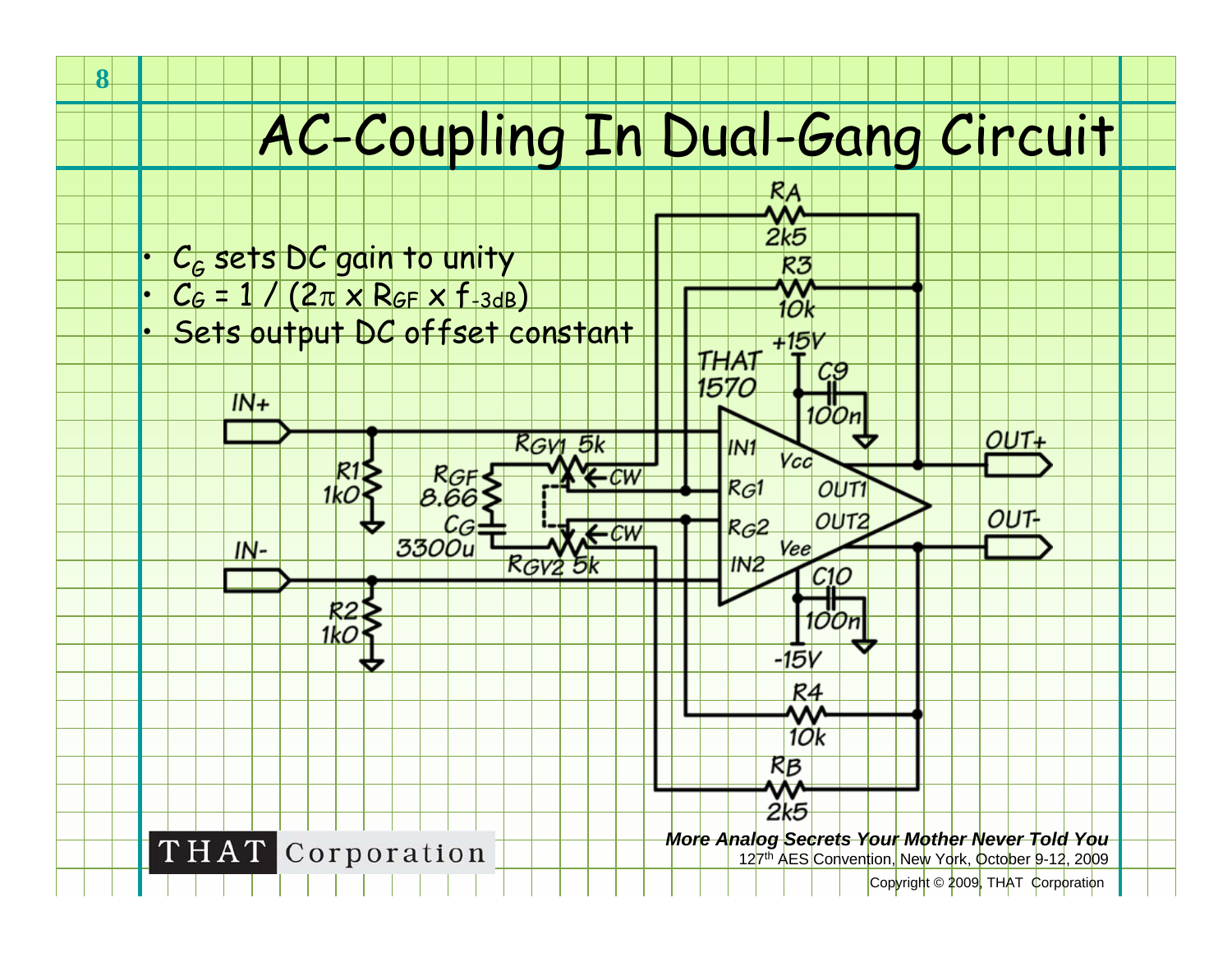# "Real" Microphone Preamp Circuit

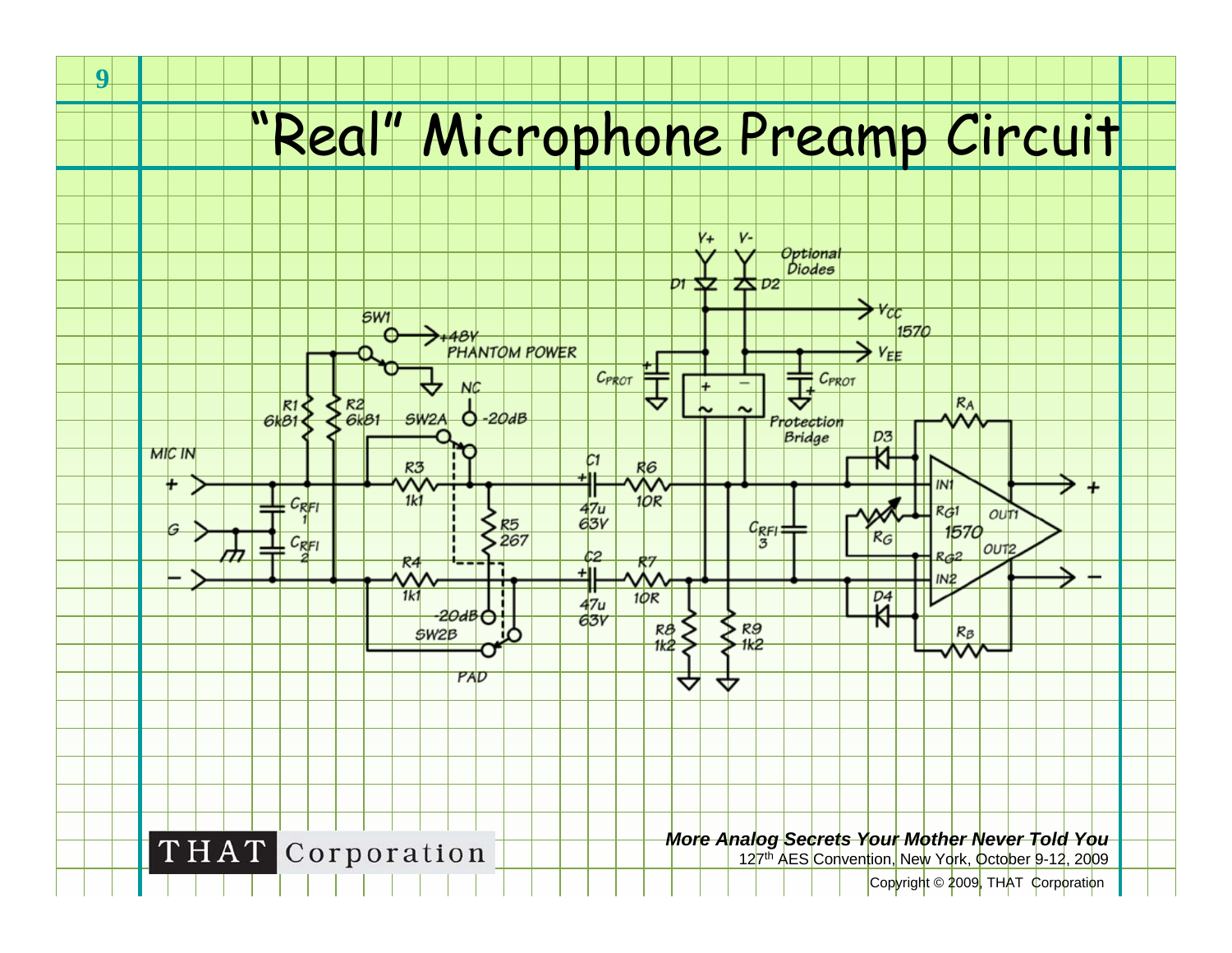# Phantom Power Switching



**10**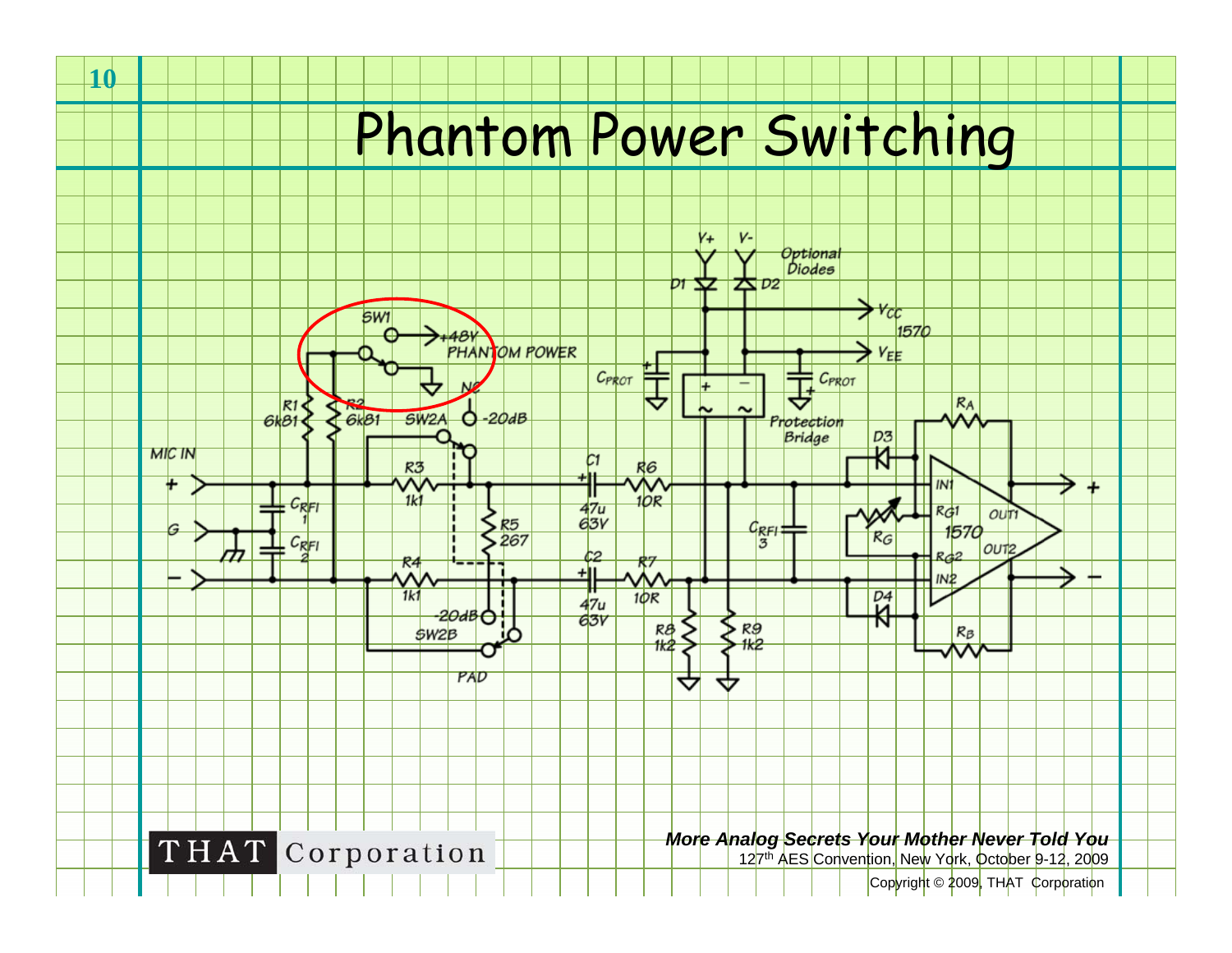#### Phantom Power Switching

**11**

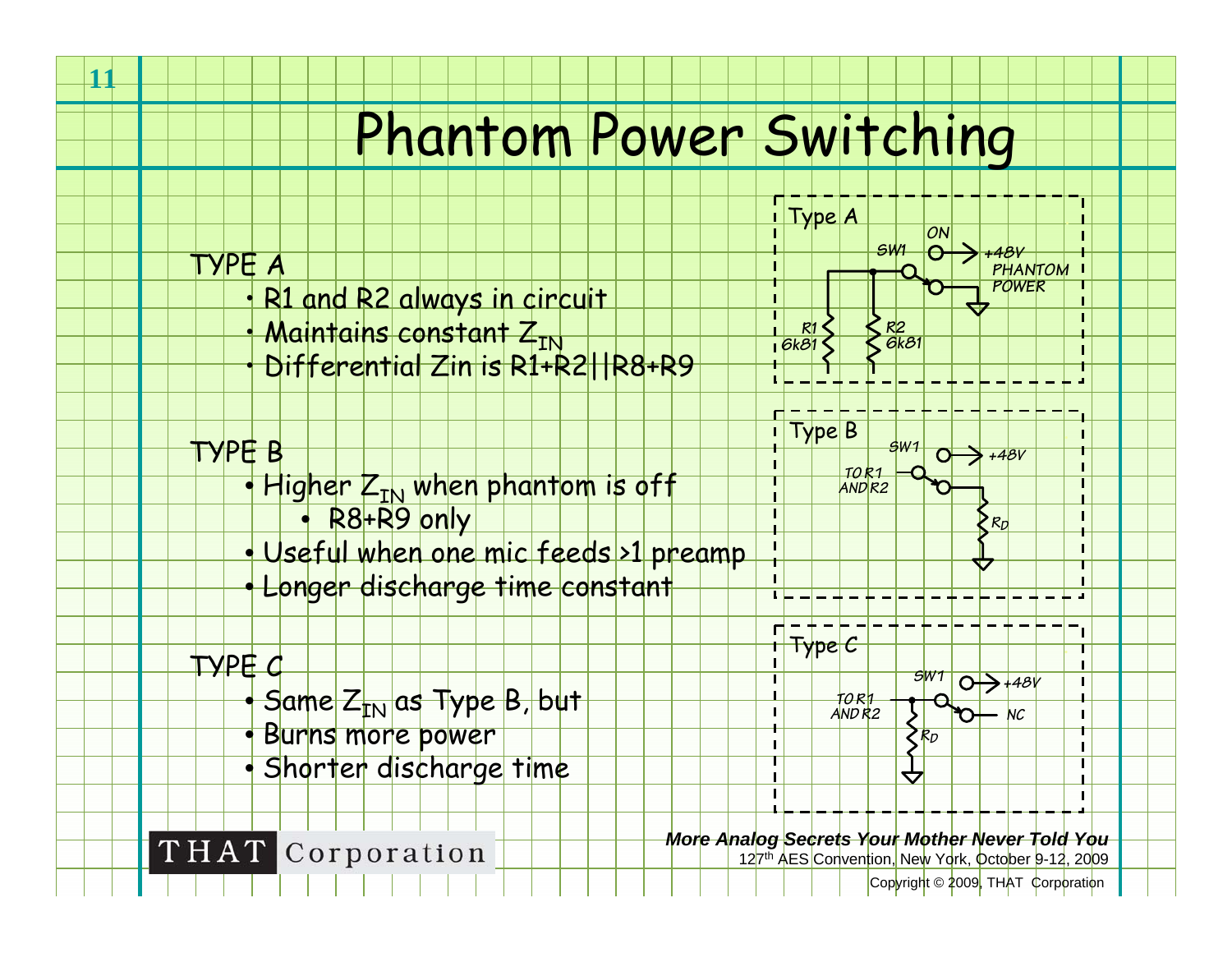## Phantom Power Start-up

- • The phantom power-on transient (0 to +48V) is divided by input bias resistors R8 & R9 (1k2) working against R1 & R2 (6k81).
- The inputs jump by ~ 7.2V, which won't damage the 1570
- • But, it's a pretty big thump, so muting when phantom turns on is appropriate

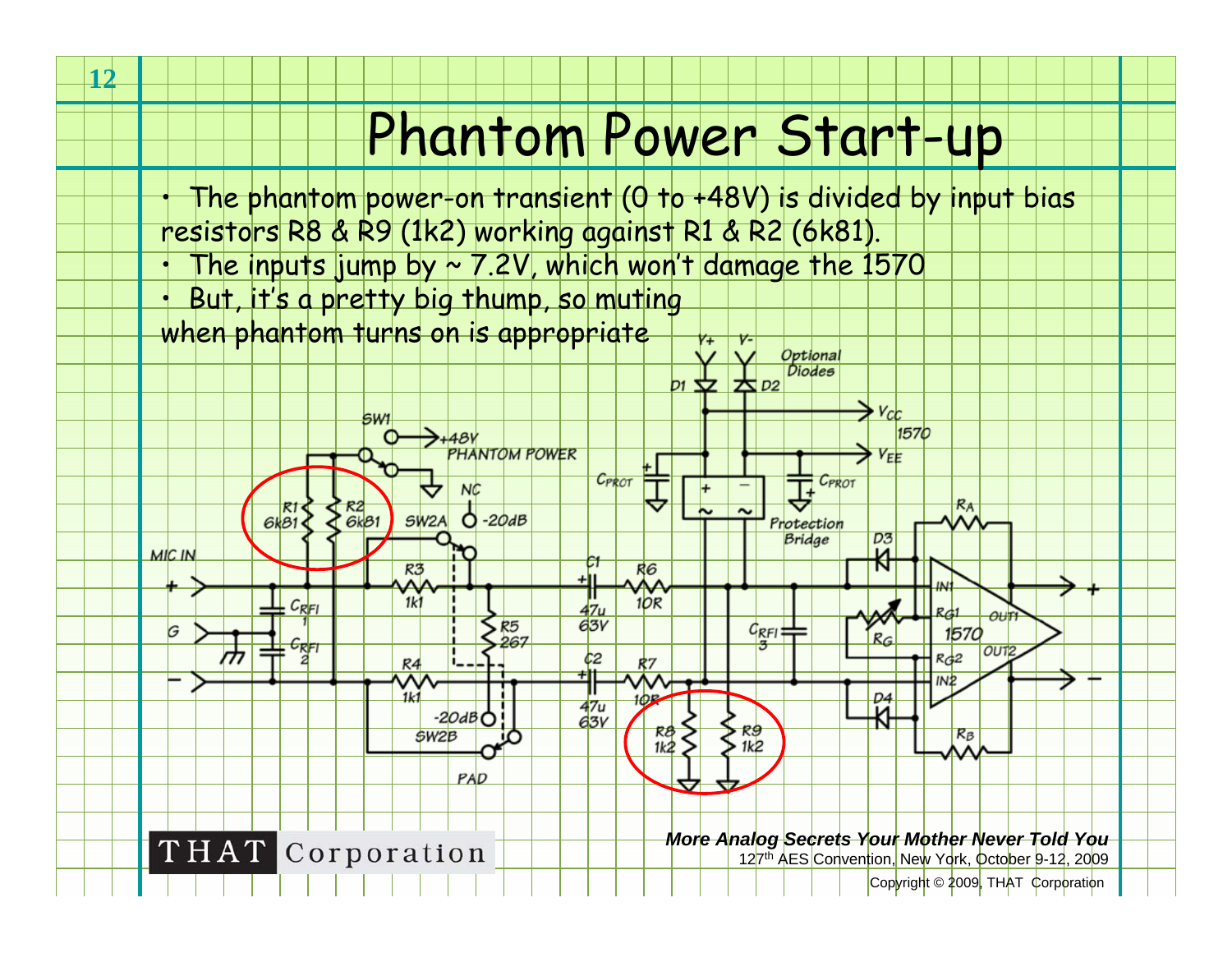

**13**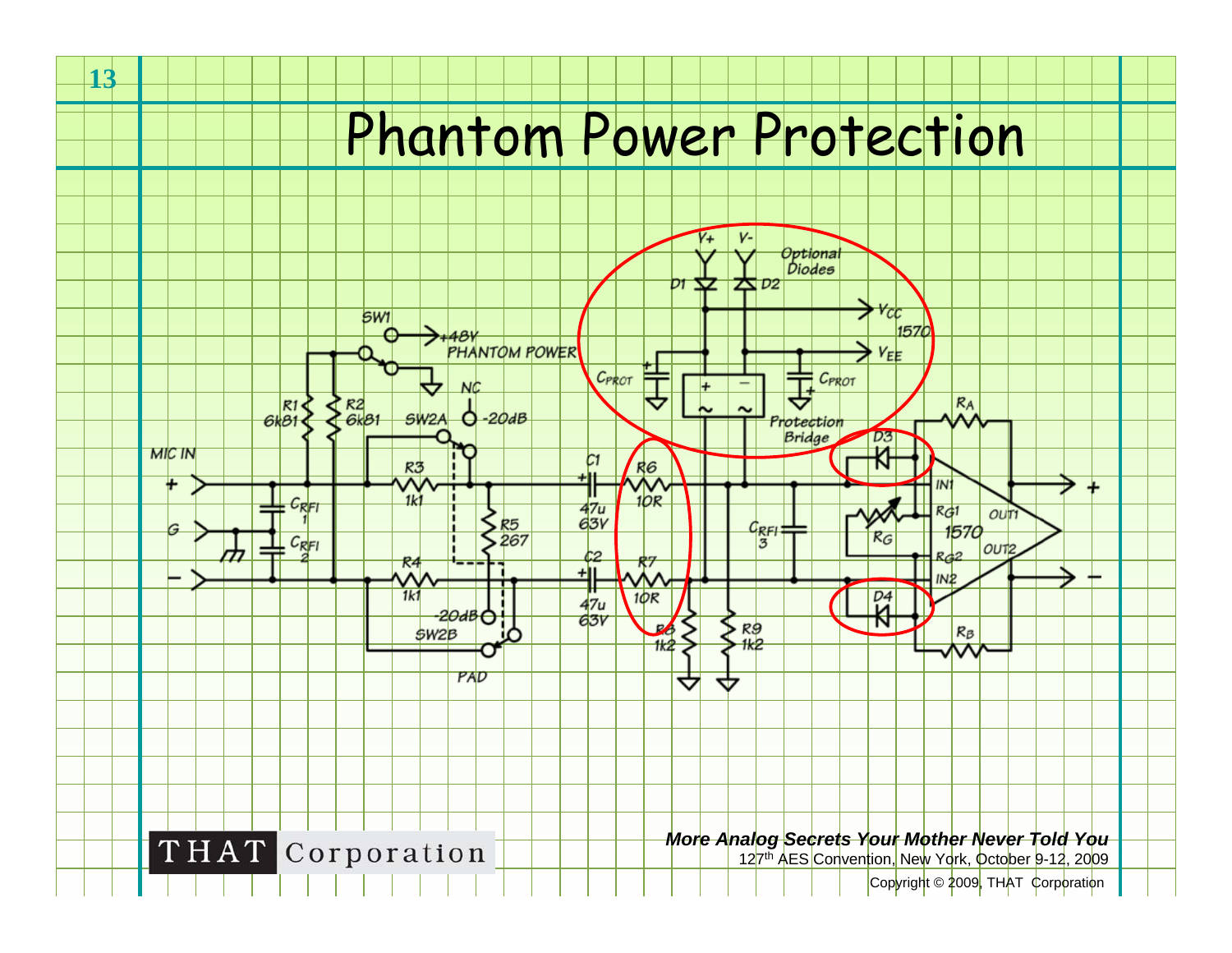#### Phantom Power Faults

- Shorting input pins with phantom turned on
	- C1 & C2 start charged to 48V
	- –Positive end of C1, C2 connect to ground
	- –Negative end of C1, C2 driven to -48V!
- The shorting sequence can vary
	- "Single-ended": One input to ground
	- – "Common-mode": both inputs to ground simultaneously
		- "Differental: One input to ground, then the other
	- –Differential is worst
	- Big currents flow as C1, C2 discharge
		- –Currents over 3 **amperes** flow in the capacitors
	- See "Phantom Menace Returns": Sunday 12:30pm, Session P12

**THAT** Corporation

*More Analog Secrets Your Mother Never Told You* 127th AES Convention, New York, October 9-12, 2009

Copyright © 2009, THAT Corporation

•

•

•

•

–

–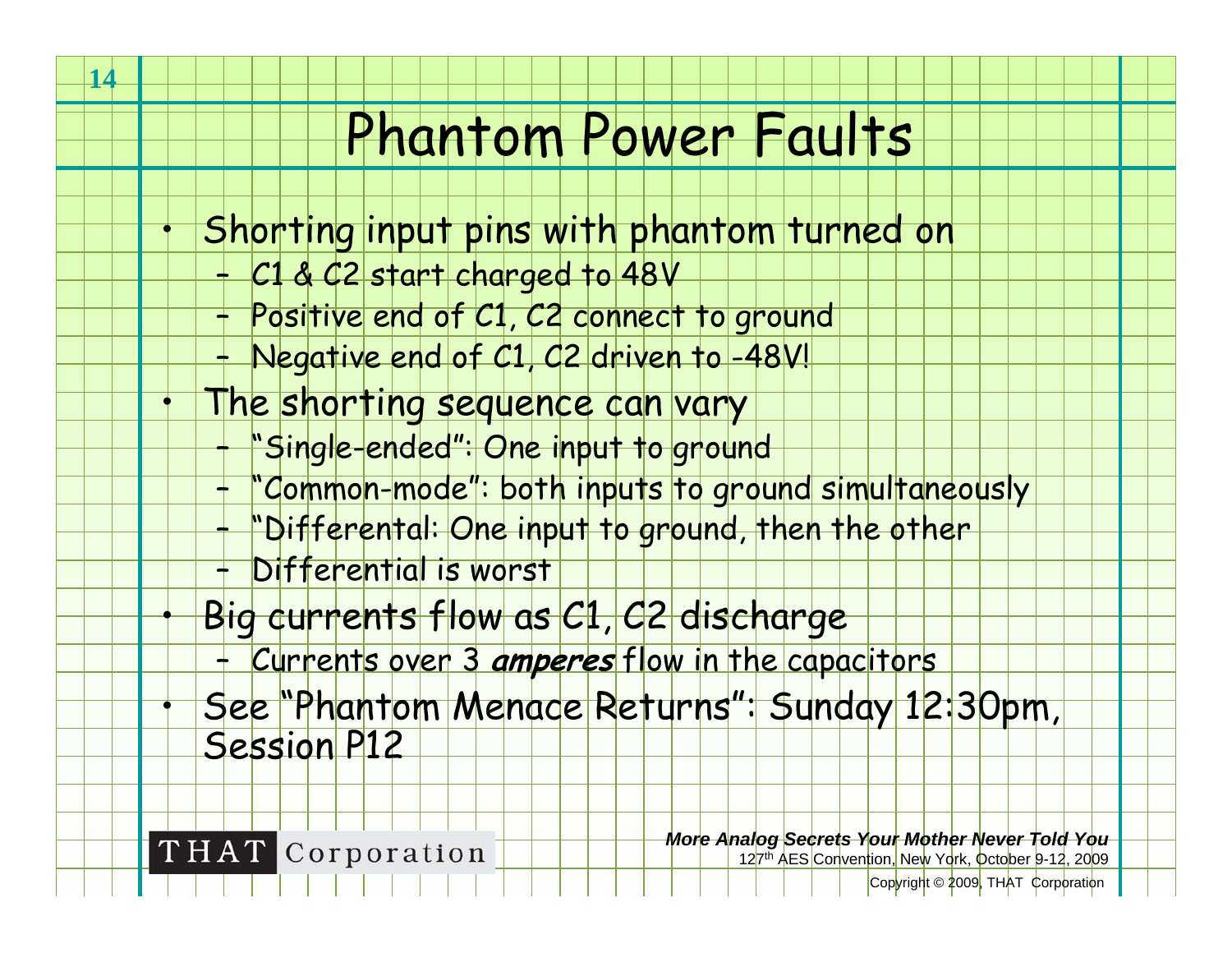## Phantom Faults: How Bad Can It Be?

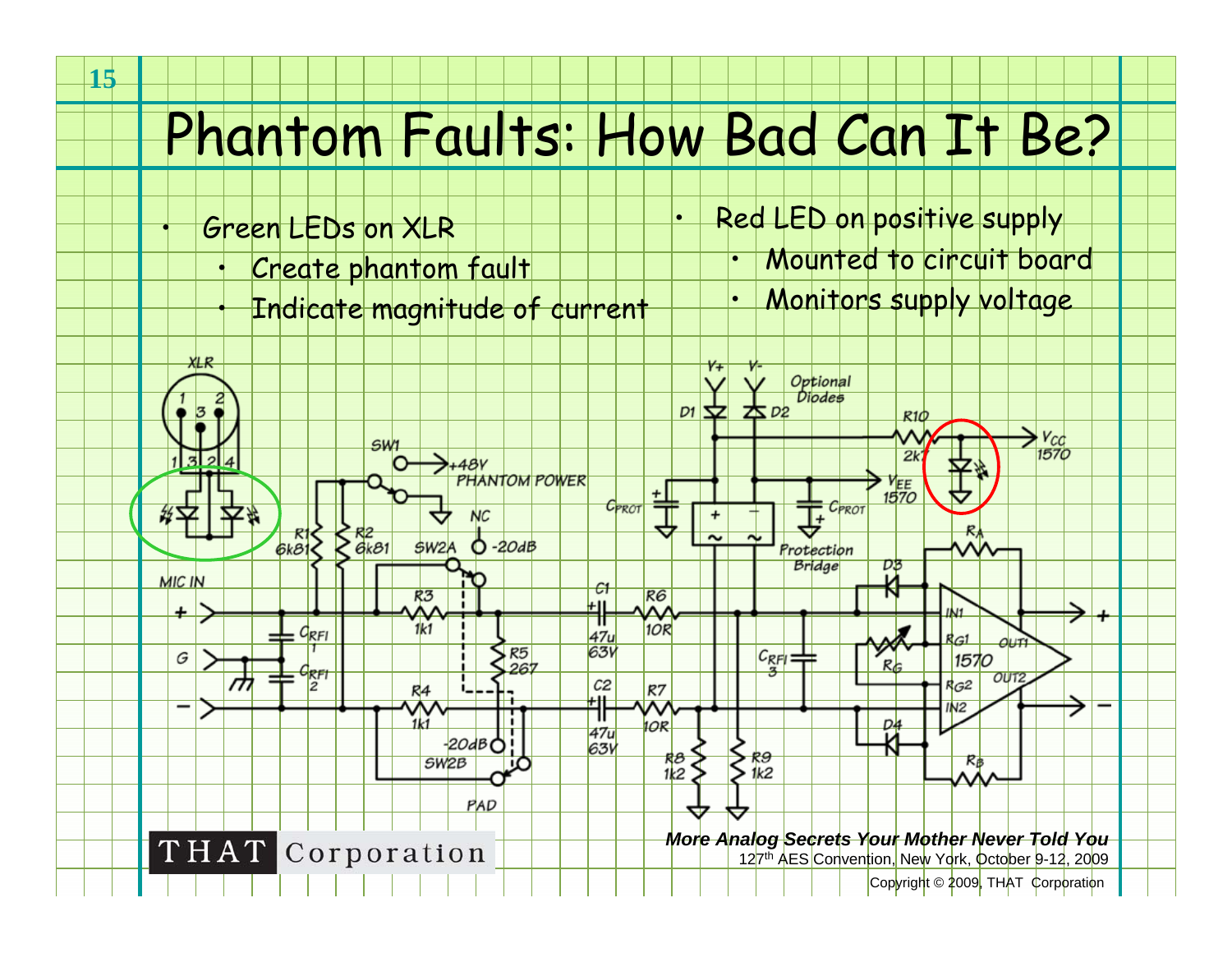## Phantom Power Fault Voltage

**16**



<mark>lCop</mark>yright © 2009<mark>, THAT ¢orporatio</mark>n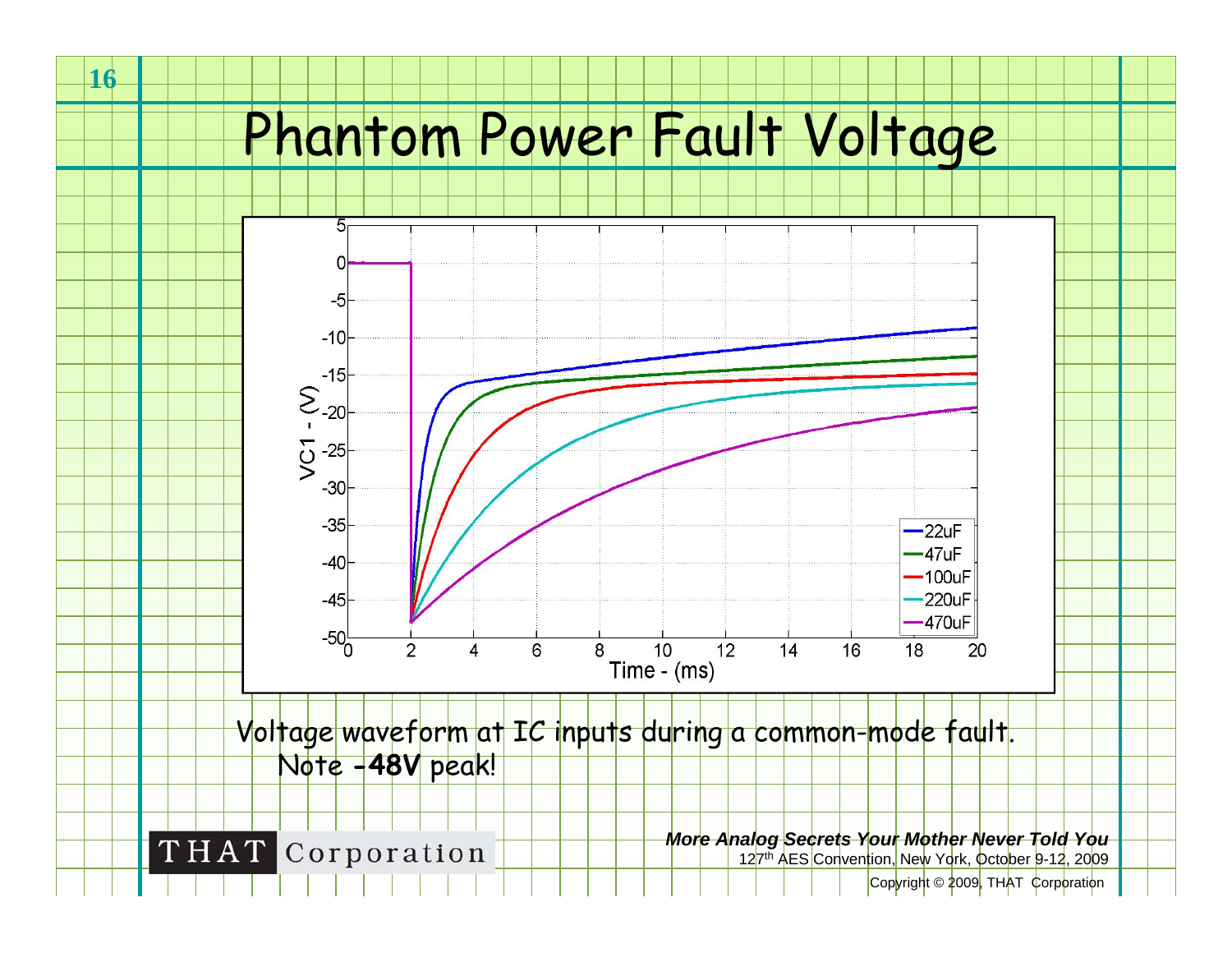#### Phantom Power Fault Current



**17**

<mark>lCop</mark>yright © 2009<mark>, THAT ¢orporatio</mark>n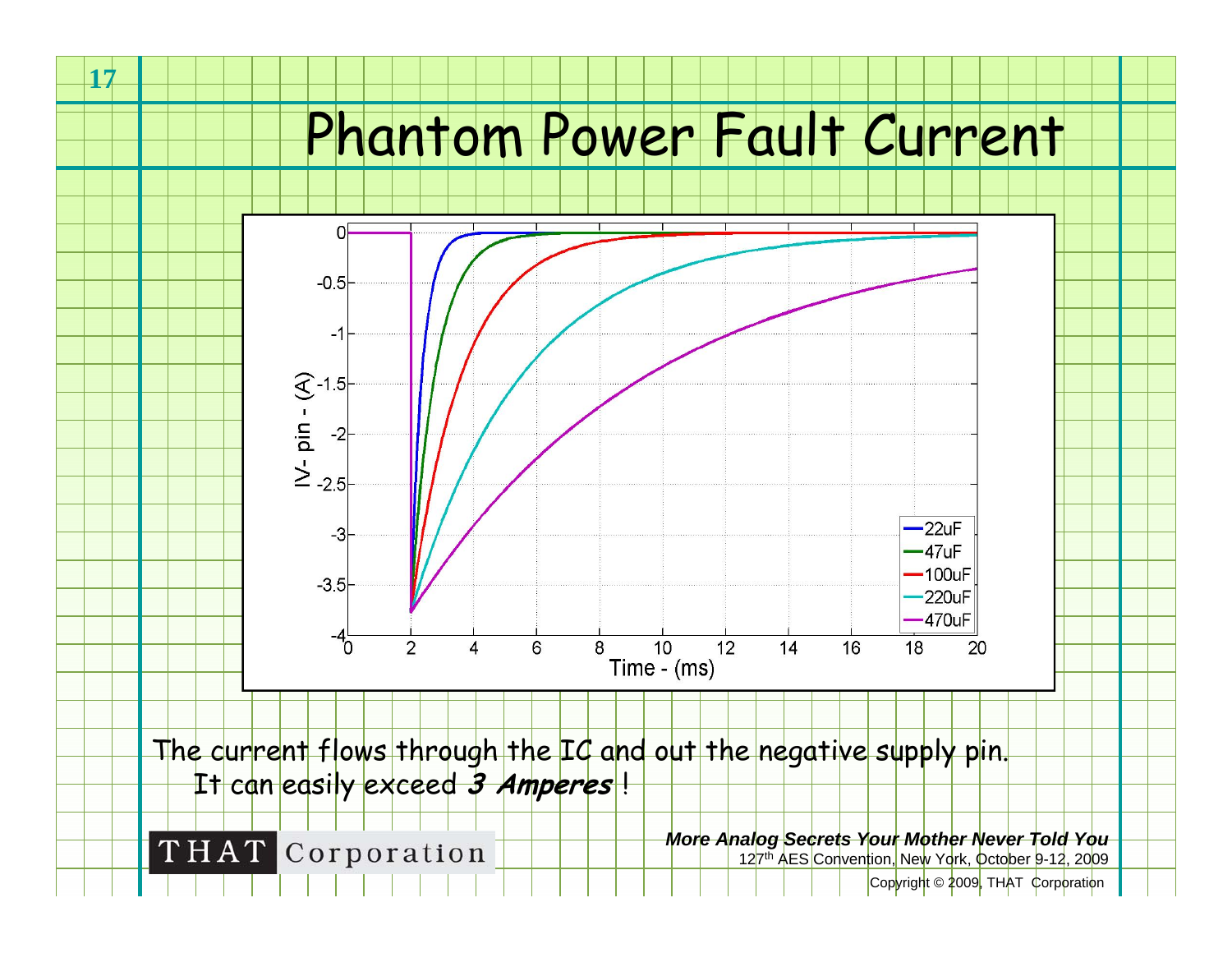#### Protecting Against Phantom Power Faults

- Limit the current with small resistors
	- –Can increase high-gain noise
- Steer the current around the IC
	- Input diodes steer current away from
	- internal protect diodes
		- •This current varies with gain setting
	- –Diode bridge dumps current to rails
- Consider impact on supply rails
	- Minimize transient with capacitance
	- Isolate preamp rails from others

**THAT** Corporation

*More Analog Secrets Your Mother Never Told You* 127th AES Convention, New York, October 9-12, 2009

Copyright © 2009, THAT Corporation

•

•

•

–

–

–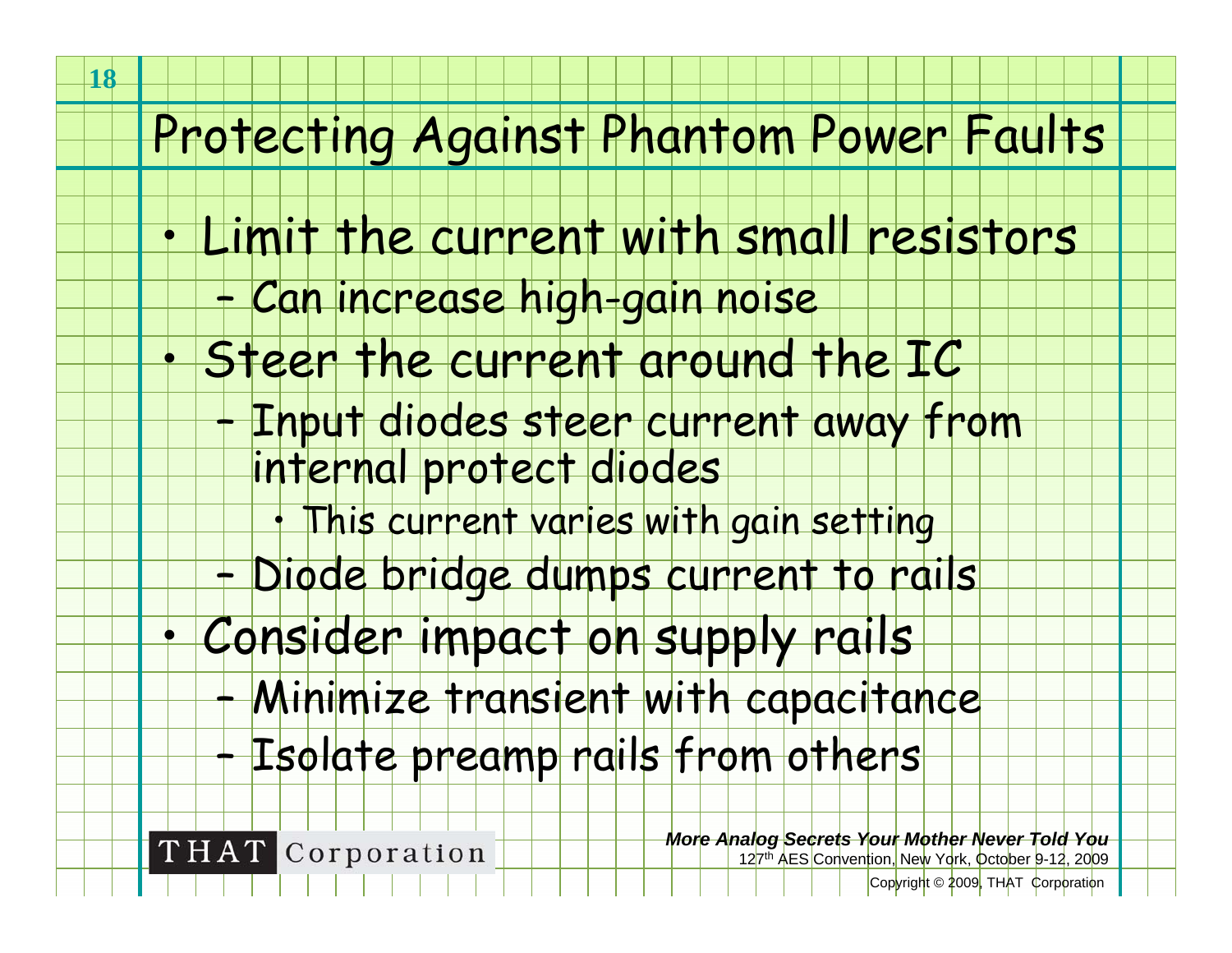## Phantom Fault Current Limiting

- •R6 and R7 limit the current
- • $\bigotimes 100$ , current is ~2.4A

**19**

•

 Higher R increases noise at high gainsOptional Diodes

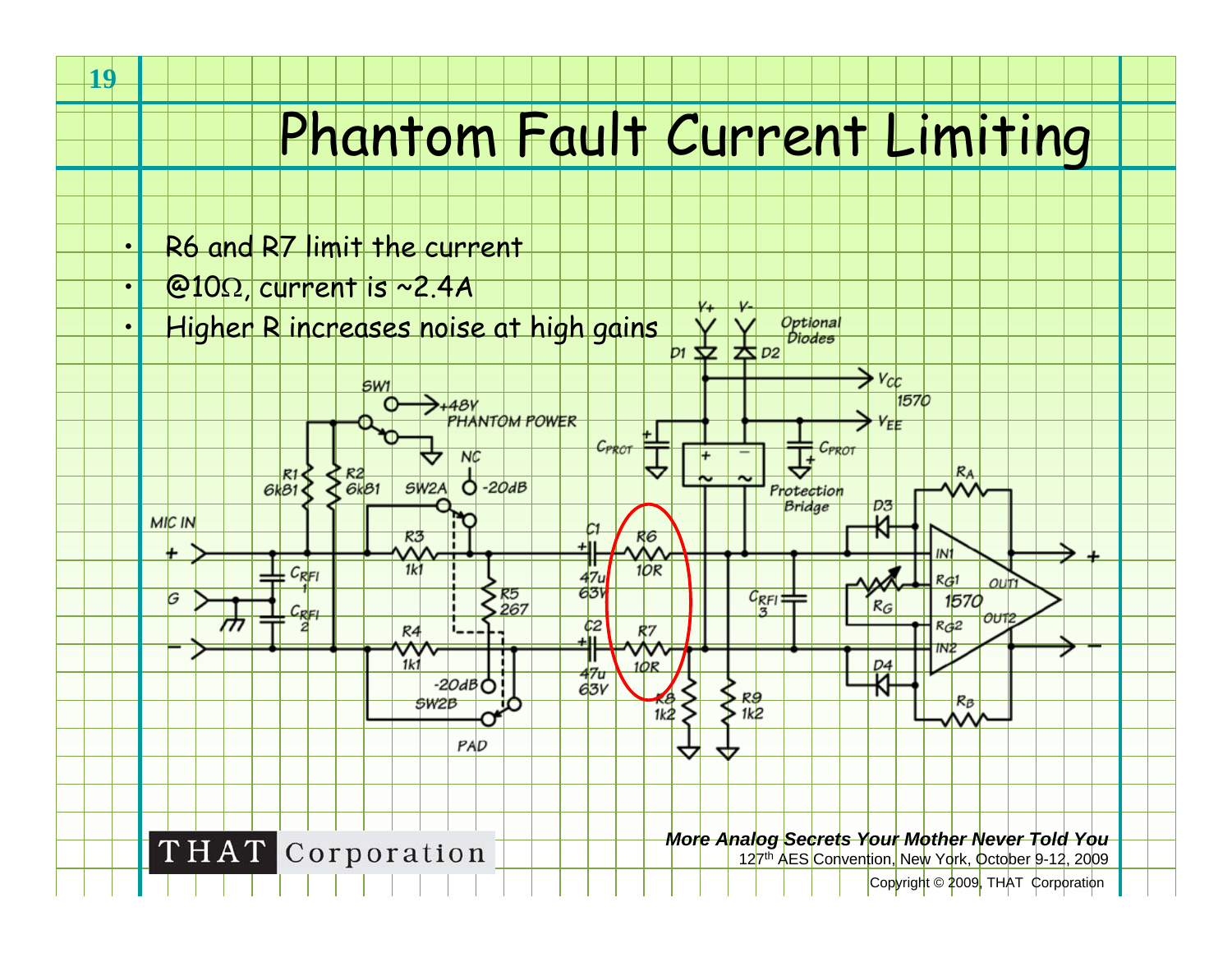- D3 and D4 route current around the IC's input protection diodes
- Current path is through  $R_G$ 
	- Worst-case is high gain (low  $R_G$ ) Optional •Diodes  $D1$  $\bigstar$  D2



•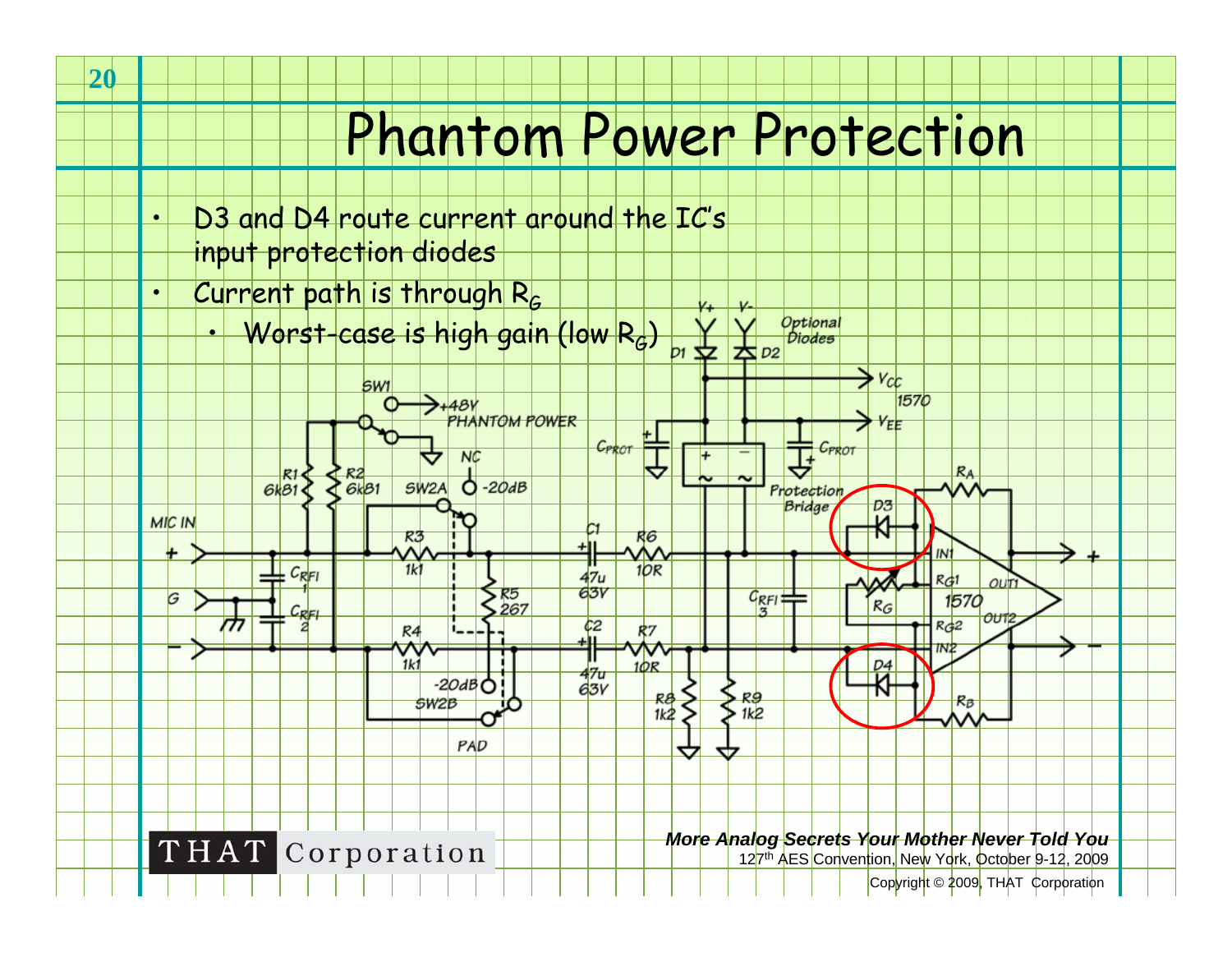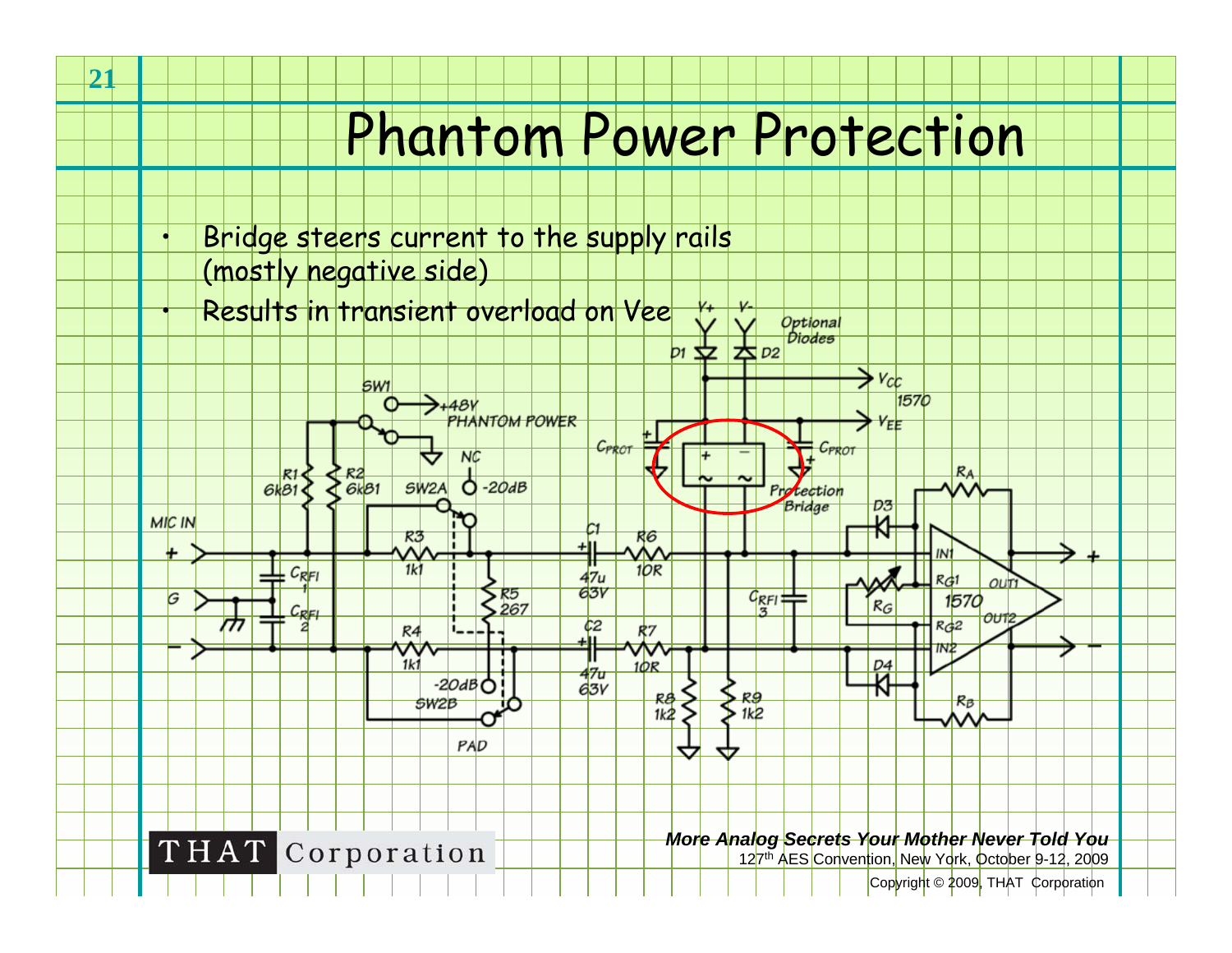- • $\cdot$  C<sub>PROT</sub> absorbs transient
	- •Must be large to be significant
	- D1 and D2 isolate preamp rails from other circuitry

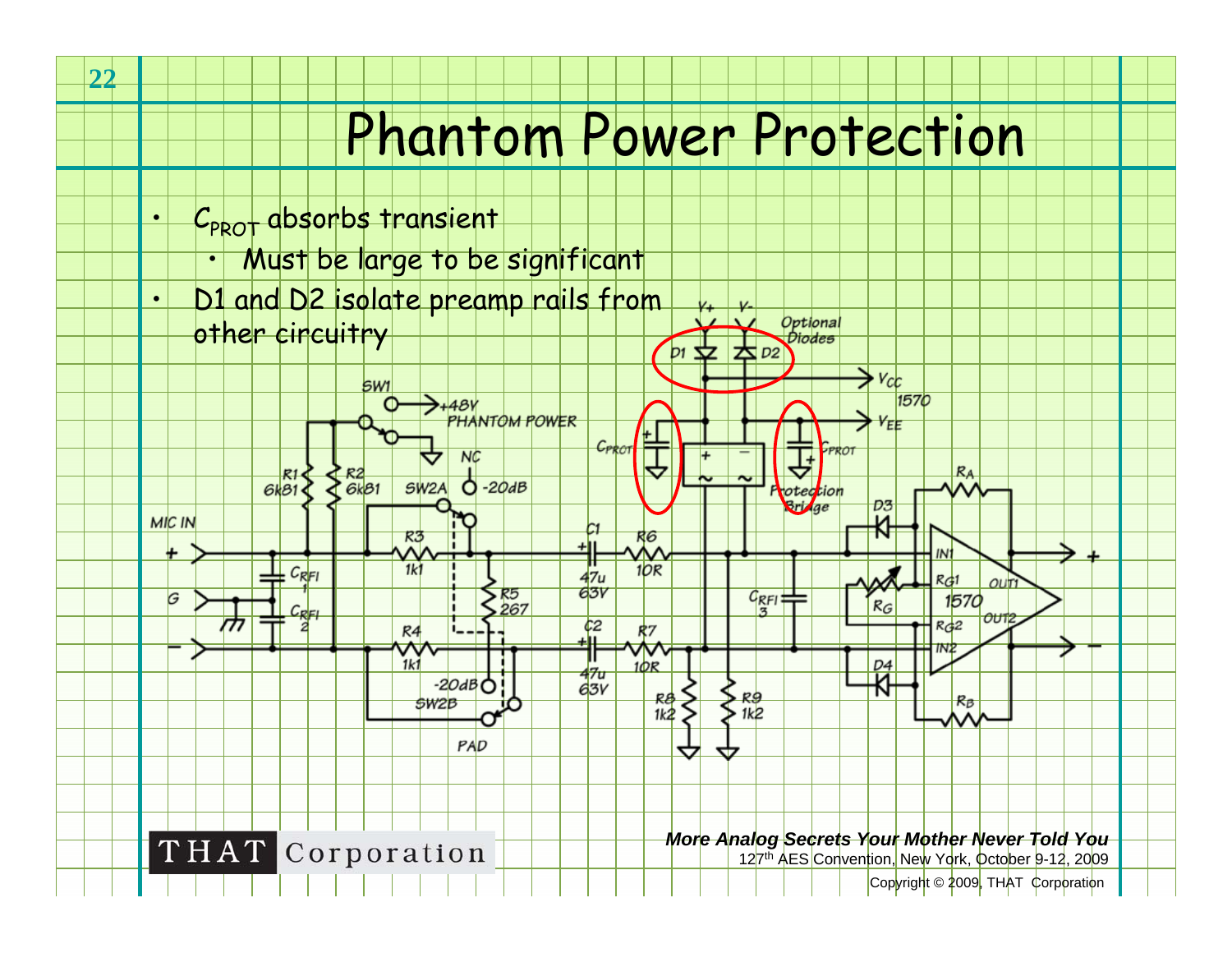# Microphone Input Pads

- •Pad allows preamp to accept larger inputs
- Needed if input signal will exceed supply rails
- 20dB pad shown allows ~40dBu inputs!



•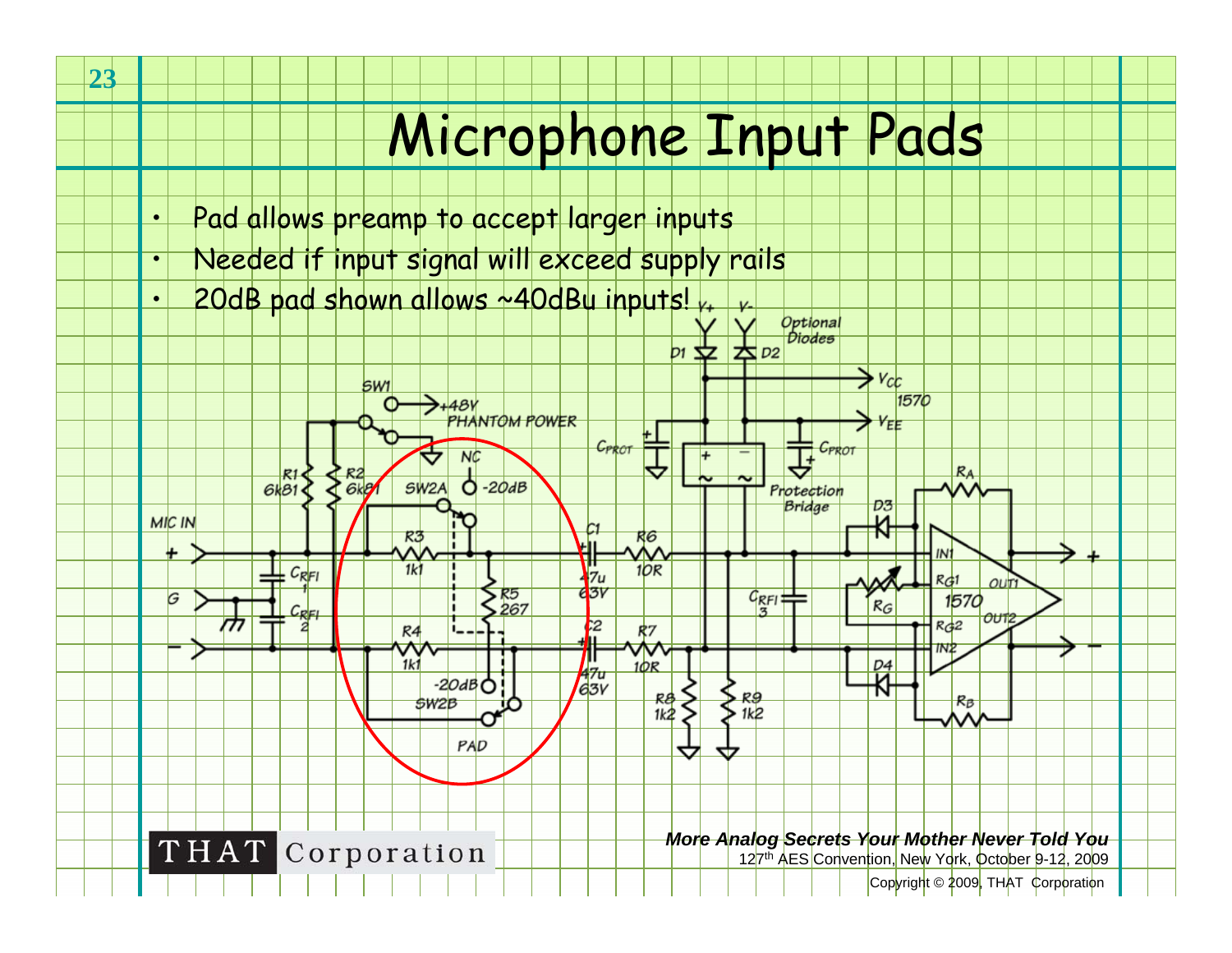## Microphone Input Pads

*R26k81*

*CRFI 1*

*2*

*CRFI*

*R16k81*

- U-pad design for constant input impedance
	- –– Same Z<sub>IN</sub> with pad as<br>∪ without: ~ 2kΩ
	- –U-pad prevents degrading CMR
- • 20 dB attenuation shown
	- –20dB more headroom
	- –Other levels are possible
- Little sacrifice to noise floor and dynamic range
	- – Better noise, less headroom with less attenuation
	- Maintains low source impedance to IC inputs Ω
		- – 1570, 1512, & 1510 are optimized for low noise with low source impedances

THAT Corporation

*More Analog Secrets Your Mother Never Told You*

*-20dB*

*PHANTOM POWER*

1 **I** I I I I I Σ Κ5 Ι Ι Ι ΘΟΥ Ι Ι ΙΙ ΙΙ Ι *C* 

*R5267*

*NC*

*+48V*

*-20dB*

*SW2B*

*1k1*

*R3*

*SW2A*

*1k1*

*R4*

*PAD*

12<sup>7th</sup> AES Convention. New York, October 9-12, 2009

Copyright © 2009, THAT Corporation

*10R*

*R6 C1*

*CPROT*

*10R*

*R81k2*

*R7*

*+*

*+*

*R*

*R9 1k2*

र्र

*3*

 *47u63V*

*C2+*

*47u63V*

*+*

•

•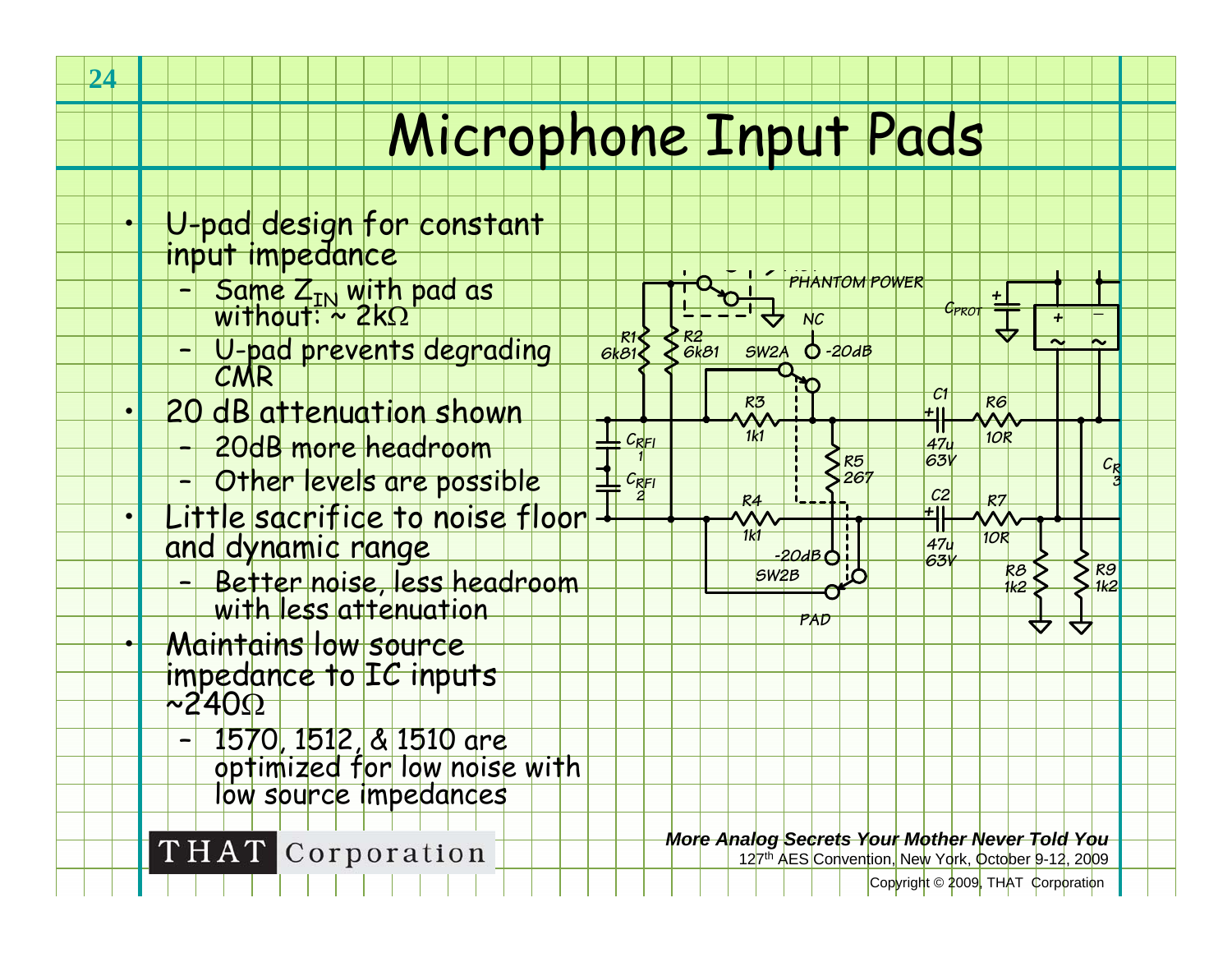# RFI Protection

•RFI protection is required in any practical design

**25**

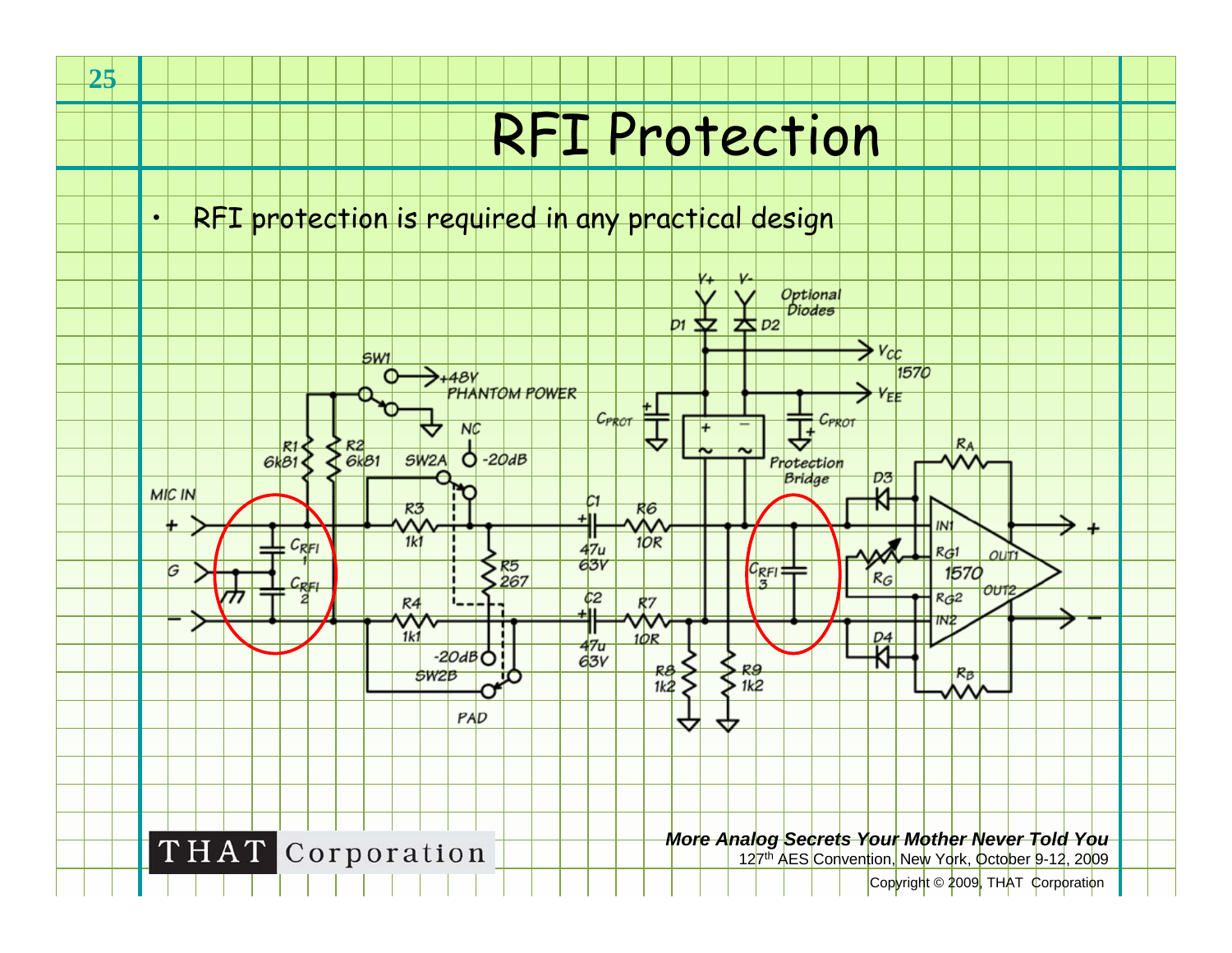## RFI Protection





- • Affects incoming and internally generated RFI:
	- –Clocks

•

**26**

- –Switching power supplies
- –Other digital signals

**THAT** Corporation

Should be located right at the IC input pins **Definition of the UP**  $\frac{1}{2}$ 

*More Analog Secrets Your Mother Never Told You*

*CRFI 3*

*R91k2*

127th AES Convention, New York, October 9-12, 2009

*g*

 $\ddot{}$ 

Copyright © 2009, THAT Corporation

*RG*

*R*

*<sup>157</sup>*

*IN1*

*RG1*

*IN2RG2*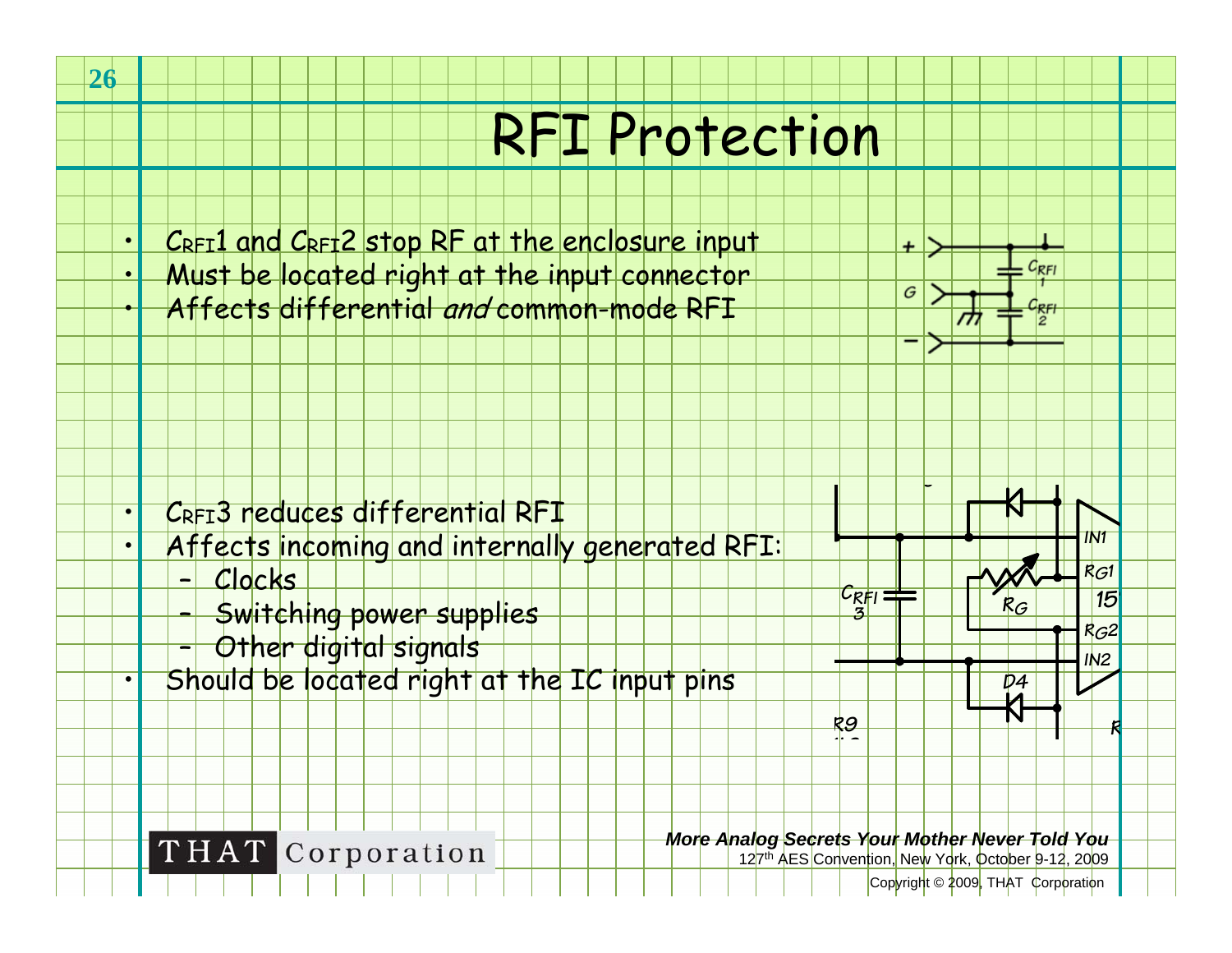#### Line Inputs

- • $\cdot$  Should have higher  $Z_{\text{IN}}$  than Mic inputs
	- >=10kΩ ?

**27**

•

•

- – Can switch, use combo connector, or let user
	- select between two connectors
- For variable gain
	- –Can use mic preamp to control gain
	- – $+$  Pad input and increase  $Z_{\rm IN}$
	- –+ Attenuation and Z<sub>IN</sub> are related
- For fixed gain
	- –<mark>+ Can switch after mic preamp</mark>

**THAT** Corporation

*More Analog Secrets Your Mother Never Told You* 12<sup>7th</sup> AES Convention, New York, October 9-12, 2009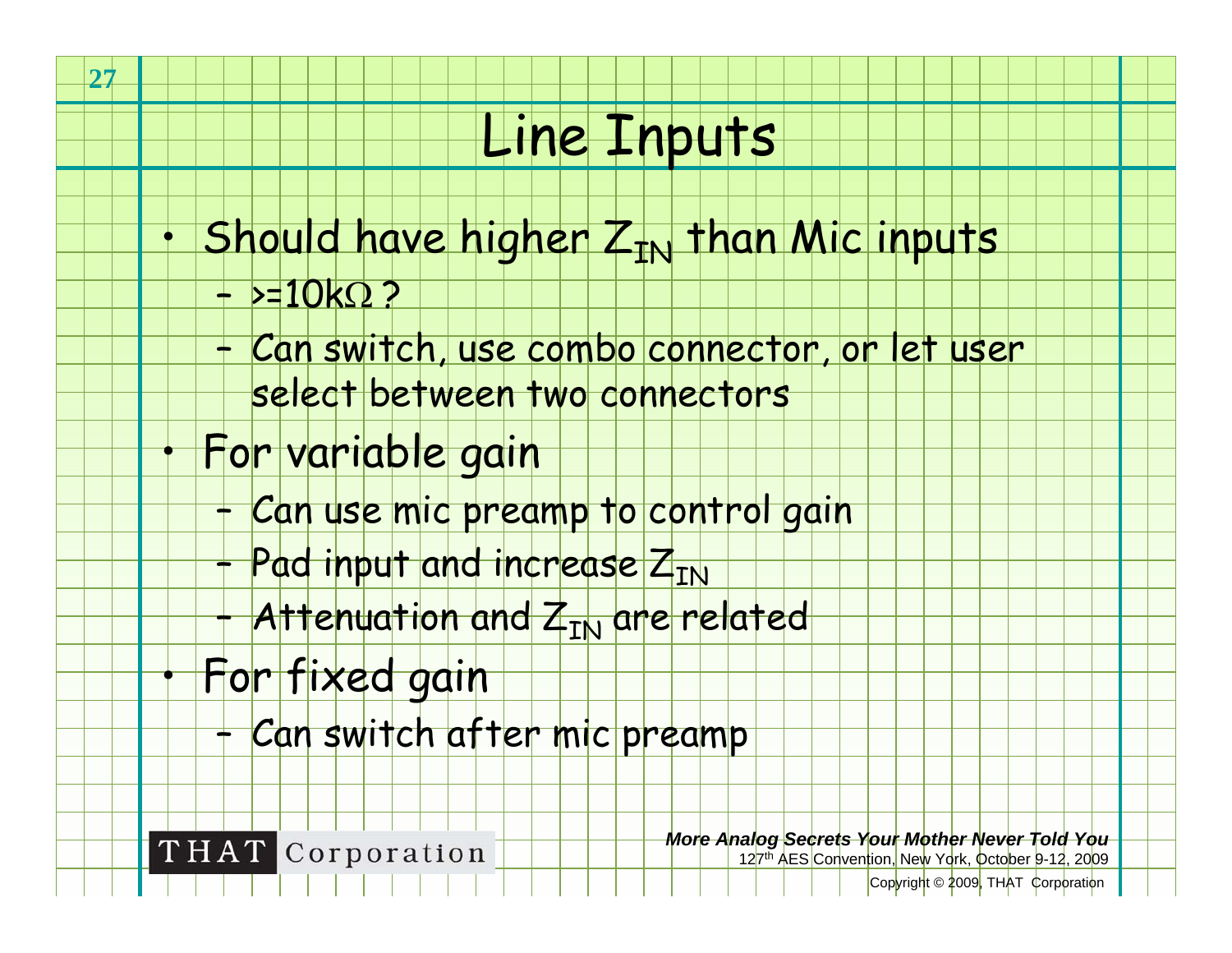## Variable-Gain Line Inputs

 R12 & R13 form an "L-pad" attenuator with R8 & R9 L-pad attenuation differs with source ••Differential vs single Zin = R12+R13+R8+R9 || •– $R25+R26 = 20k$  CMR depends on resistor matching 20dB attenuation shown ••*Protection*  $\Delta$ *R ABridge R1 6k81 R2 6k81 D3MIC IN MIC/LINEC1 R6SW3A+ 2*∧^ *+CRFI10RIN147u 63V1RG1 OUT1 GCRFI CRFI1570 C2 R7 RSW3BG32RG2 OUT2 3+ 10RIN247u 63V–*Ю *D4 R23* $\left| \left| \left| \right| \right| \right|$   $\left| \left| \left| \right| \right| \right|$   $\left| \left| \left| \right| \right| \right|$   $\left| \left| \right| \right|$ *10kR8R B 1k2 1k2***887** *LINE INC8*╤ *R12+T11kCRFI47u 25VCRFI6* Switch keeps phantom away from line inputs •*4GCRFIC9*M *R135+R* Is AC-coupling needed for switch? *11k47u 25V*•*R25R2647k47k*– Prevents switching "pops"*More Analog Secrets Your Mother Never Told You* **THAT** Corporation 127th AES Convention, New York, October 9-12, 2009 Copyright © 2009, THAT Corporation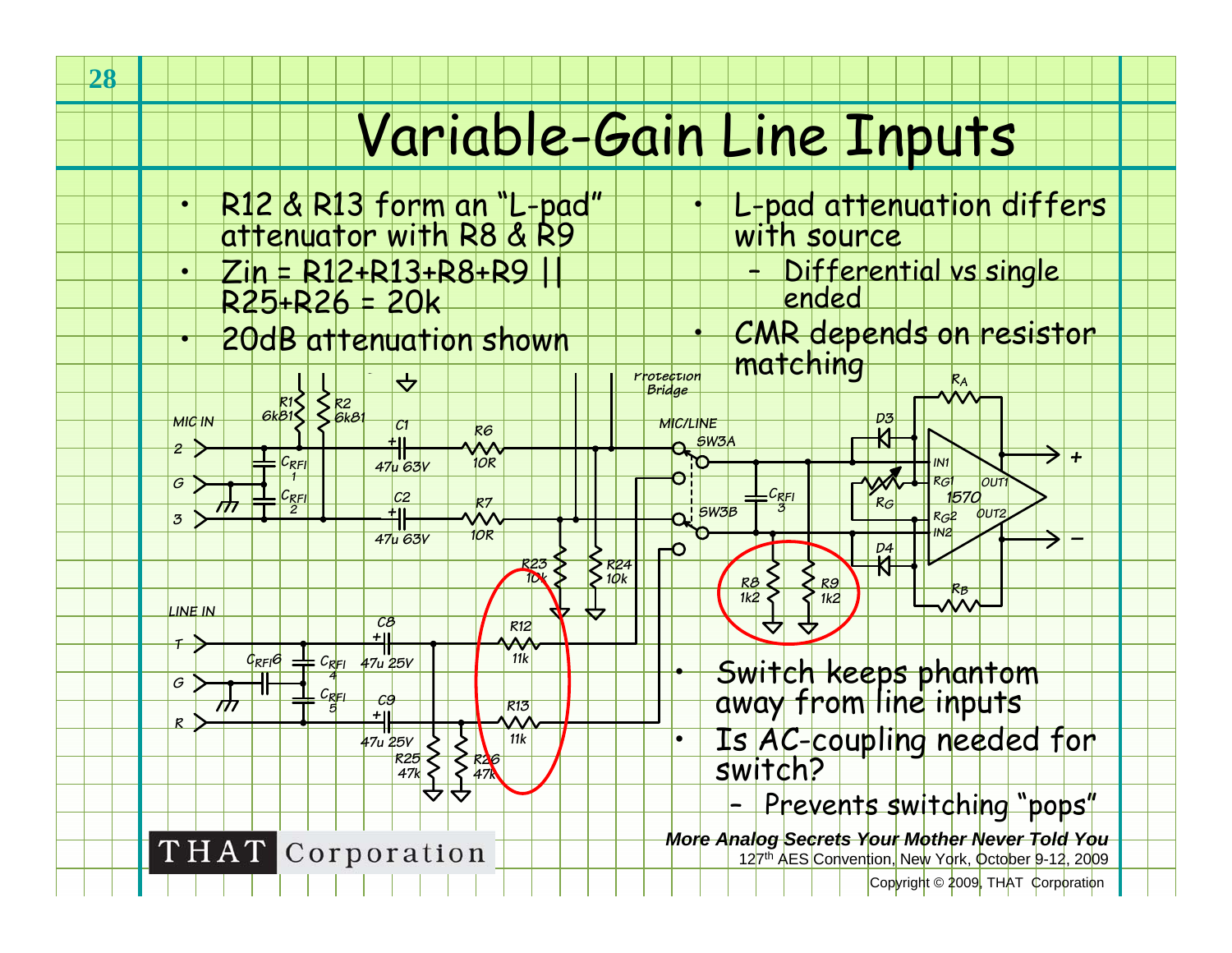#### Variable-Gain Line Input Performance

Specs for the proposed LINE input, 20 dB attenuation, R<sub>12</sub> & R<sub>13</sub> = 11 kΩ<mark>, Zin = 20 kΩ</mark> (R<sub>A</sub> = R<sub>B</sub> = 2.21 kΩ)

| System       | <b>IC Preamp</b> | $RG(\Omega)$ | Maximum Input | <b>Input Referred</b> | $D$ ynamic |
|--------------|------------------|--------------|---------------|-----------------------|------------|
| Gain<br>(dB) | Gain (dB)        |              | Signal (dBu)  | Noise (dBu            | Range (dB) |
| $\theta$     | <i>20</i>        | 487          | 26.6          | $-96.7$               | 123.3      |
| $-3$         | 17               | 732          | 29.6          | $-96.2$               | 125.8      |
| -6           | 14               | 1,10C        | 32.6          | -95.5                 | 128.       |

Specs for the proposed LINE input, 12 dB attenuation,  $R_{12}$  &  $R_{13}$  = 3.57 kΩ, Zin = 10 kΩ (R = R  $_{\rm B}$  = 2.21 kΩ)

| System    | <b>IC Preamp</b> | $RG(\Omega)$ | Maximum Input | <b>Input Referred</b> | Dynamic      |
|-----------|------------------|--------------|---------------|-----------------------|--------------|
| Gain (dB) | Gain (dB)        |              | Signal (dBu)  | <u> Noise (dBu</u>    | Range (dB)   |
| $\bm{O}$  | 12               | 1,470        | 26.6          | $-103.6$              | 130.2        |
| -3        |                  | 2,430        | 29.6          | <u>-102.3 </u>        | <u>131.9</u> |
| -6        | 6                | 4,420        | 32.6          | $-100.7$              | 133.3        |

THAT Corporation

*More Analog Secrets Your Mother Never Told You*

12<sup>7th</sup> AES Convention. New York, October 9-12, 2009

<mark>lCop</mark>yright © 2009<mark>, THAT ¢orporatio</mark>n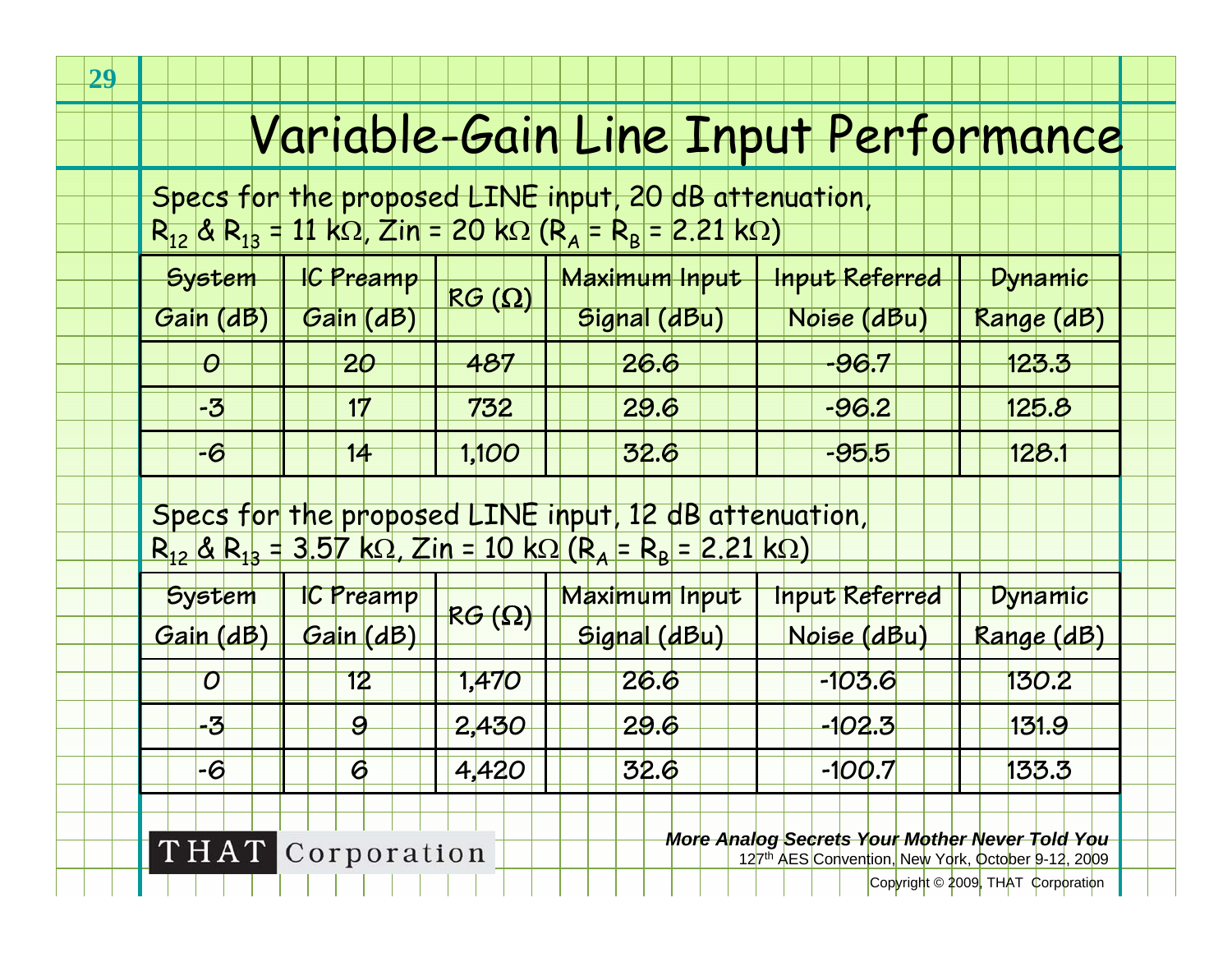#### Variable-Gain Line In with Combo Connector

*V+ V-*

- "Combo" connectors don't need MIC/LINE switching
- Same 20 dB attenuation (different R12 and R13)
- TYPE A phantom switch should be used
- CMR depends on resistor ratio matching *Optional Diodes*



•

•

•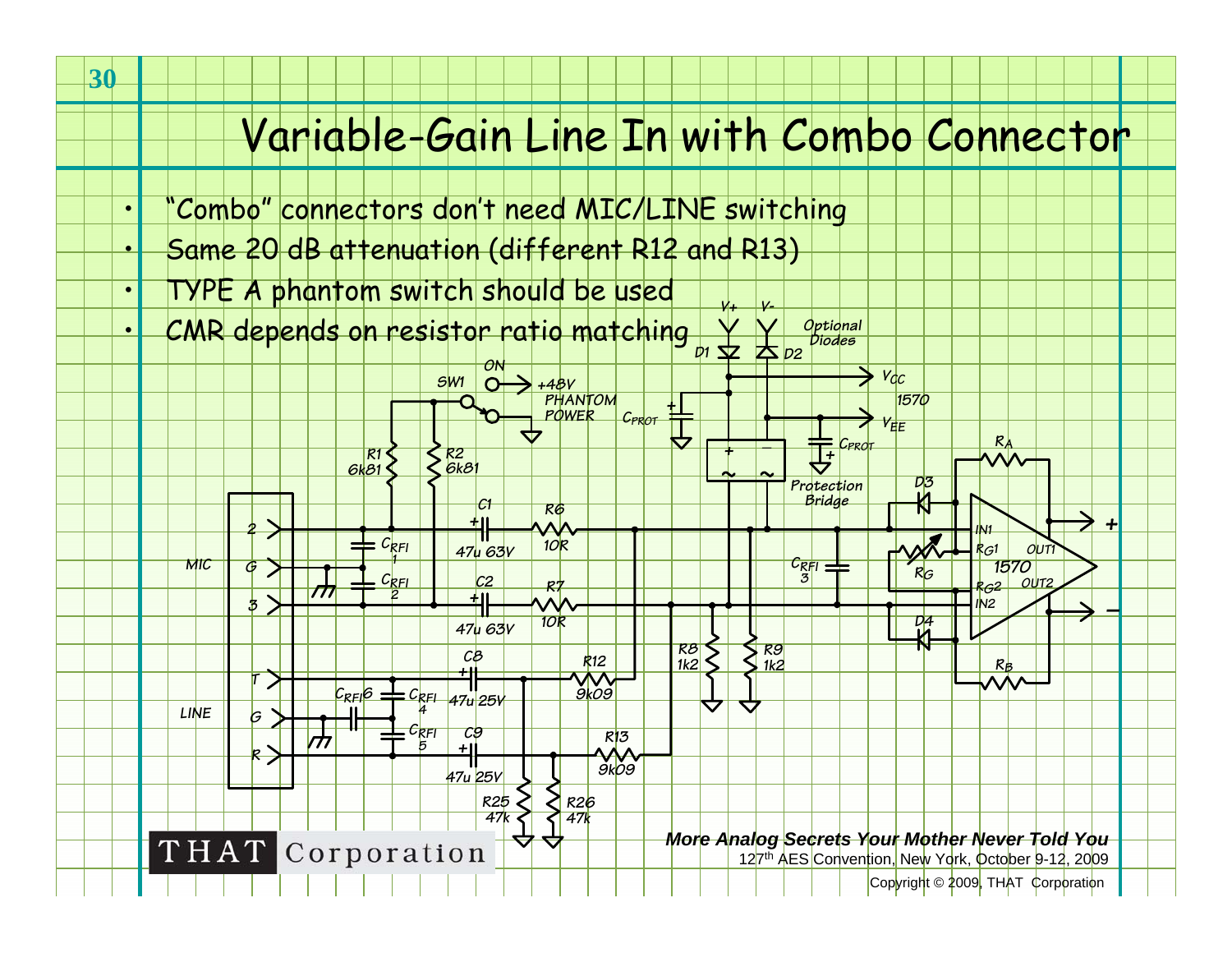#### Fixed-Gain Line In

- 6 dB attenuation (1246)
- Requires coupling capacitors (C3, C4, C8, and C9)
- •Great CMR (1246)



•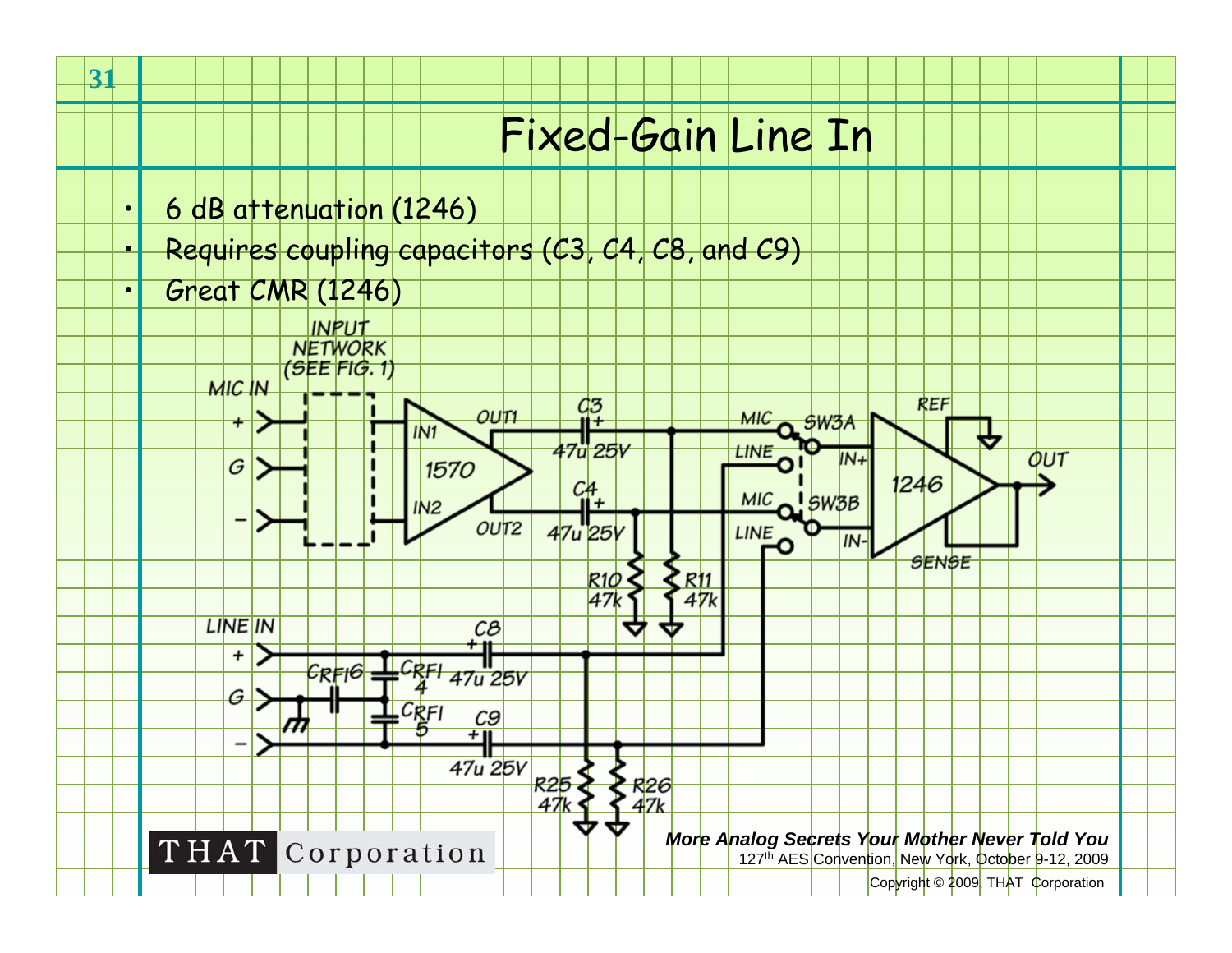#### Output Stages

- Differential mic amp (1570) has unity
	- common-mode gain
- Common-Mode Rejection =
	- differential gain
		- –0dB CMR @ 0dB gain
		- –60dB CMR @ 60dB gain
- Output stage must provide CMR
	- Tight component match will be
	- important

**THAT** Corporation

**32**

•

•

•

•

*More Analog Secrets Your Mother Never Told You* 127th AES Convention, New York, October 9-12, 2009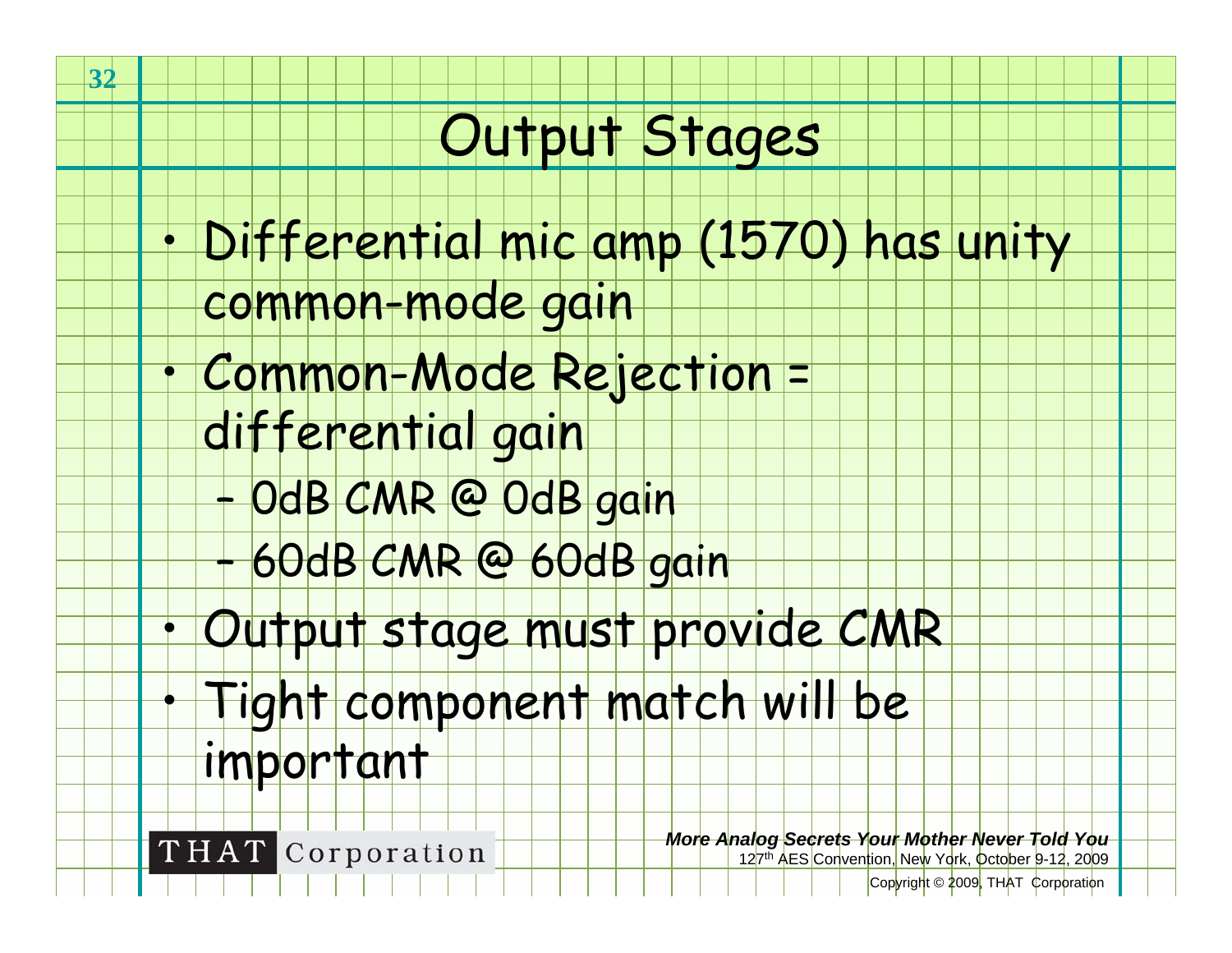# Output Stages (Single Ended)

- One-part solutions
	- –THAT1246 (dual: 1286) - Great common-mode rejection (~90 dB)
	- –THAT1256 (dual: 1296) - Good common-mode rejection (~50 dB)
	- – System gain is 0 dB with +6 dB preamp gain (-6 dB with 0 dB preamp gain)
		-
- $Adds$   $\sim$ 8 dB to the 1570 noise at minimum (-6 dB) gain
- $(R_A = R_B = 2.2 \text{ k}\Omega$ ;  $R_G =$  open)
- Added noise drops with gain: adds ~4 dB noise at 0 dB gain



•

•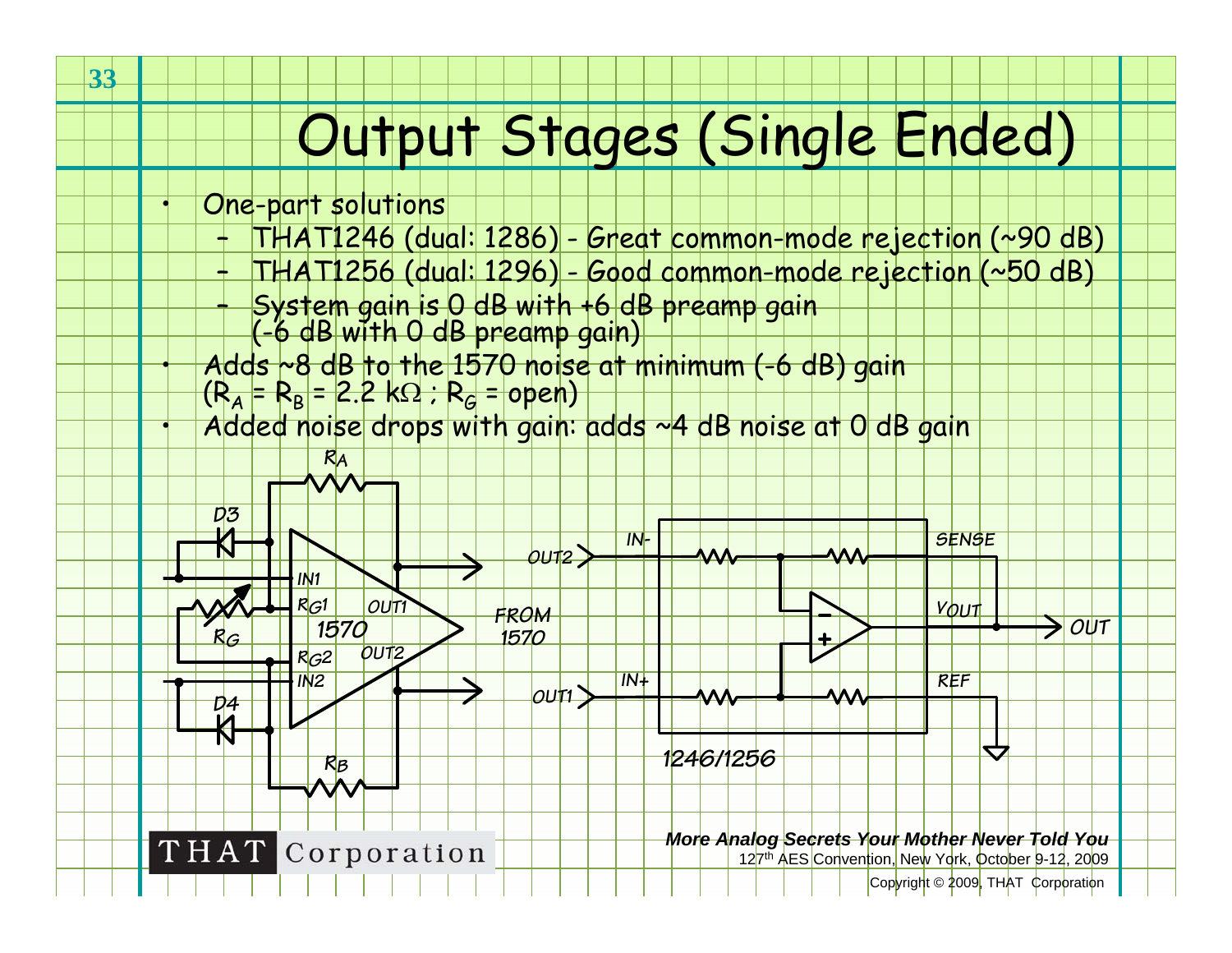# Output Stages (Single-Ended)

- To match 1570 noise, must use (much!) quieter opamp and (very) low- value resistors
- 5532 (single: 5534) or 2114 (both duals) are good choices
	- -5.6 dB gain shown matches 1570/5171 minimum preamp gain
	- The 2114 adds ~2.5 dB to the 1570 noise floor with 0dB system gain
	- –Additional noise is negligible for gains above ~7.5 dB
	- CMR will be limited compared to 1240/1250/1280/1290 options
		- –54 dB minimum, with 0.1% resistors
		- –34 dB minimum, with 1% resistors

*RA*



THAT Corporation

*More Analog Secrets Your Mother Never Told You*

*22p*

*C5*

127<sup>th</sup> AES Convention, New York, October 9-12, 2009

Copyright © 2009, THAT Corporation

•

•

•

•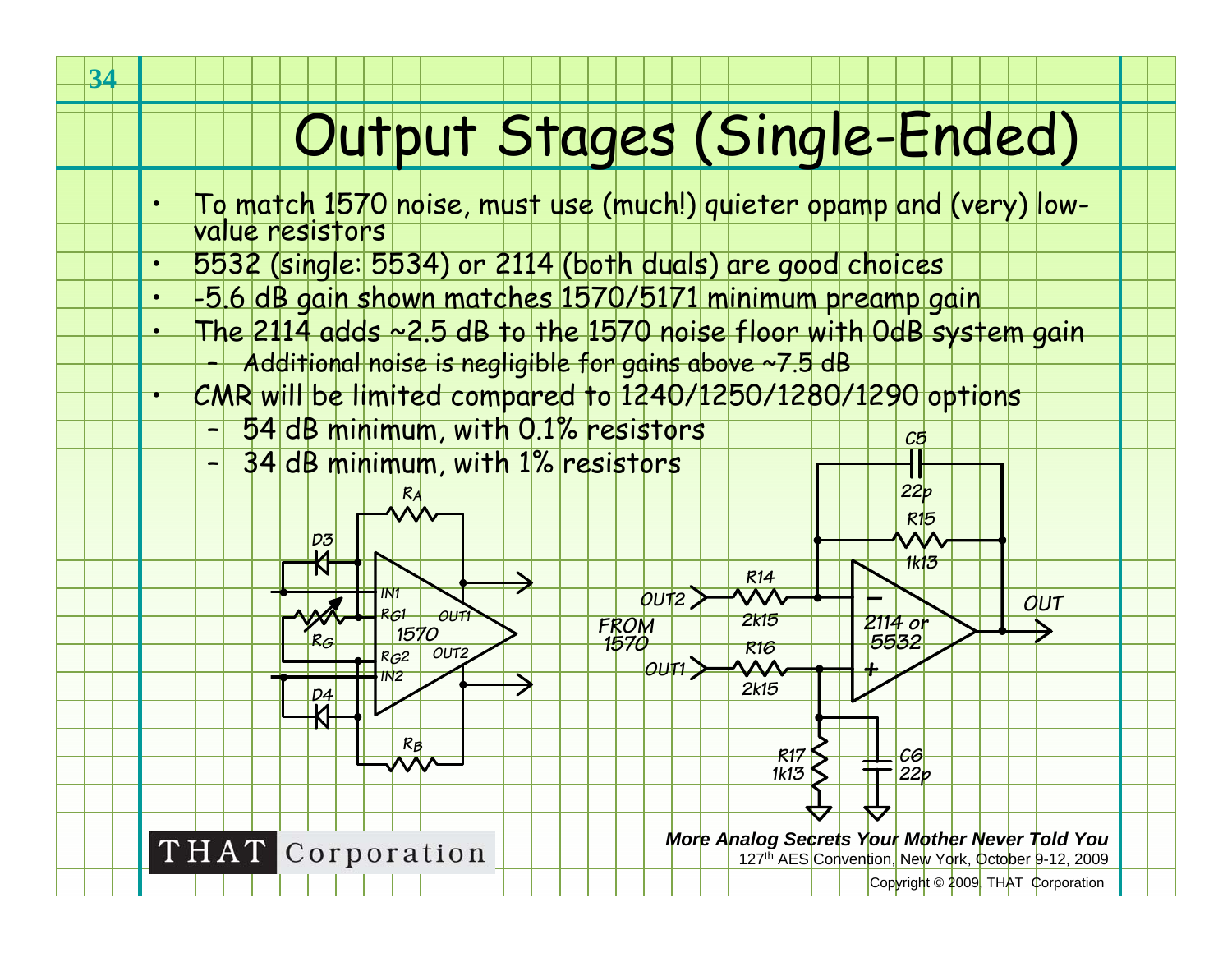# Output Stages (Differential)

*OUT1*

*OUT2*

- Good (1296) to great (1286) CMR
- 1286/1296 can drive loads below ~2 kΩ
	- Compromises noise at low gains (like 1240/1250)
	- Provides Vcm input for driving A/D converters

**35**

•

•

•

•

–

- *FROM 1570*– To maintain high CMR, ensure Vcm is driven by
	- low source impedance
	- Requires low-Z attenuator between the 1268/1296 and the ADC input (optimizes noise &

headroom)

THAT Corporation

*More Analog Secrets Your Mother Never Told You*

*SENSE IN-*

*1286/1296*

*1286/1296* *REF*

*to*  $\overline{p}$   $N_{+}$  1296

*SENSE*

*REF*

*IN+*

*IN-*

*IN+*

127th AES Convention, New York, October 9-12, 2009

*J1*

Copyright © 2009, THAT Corporation

*OUT*

*–*

*OPTIONAL*

*VcmINPUT*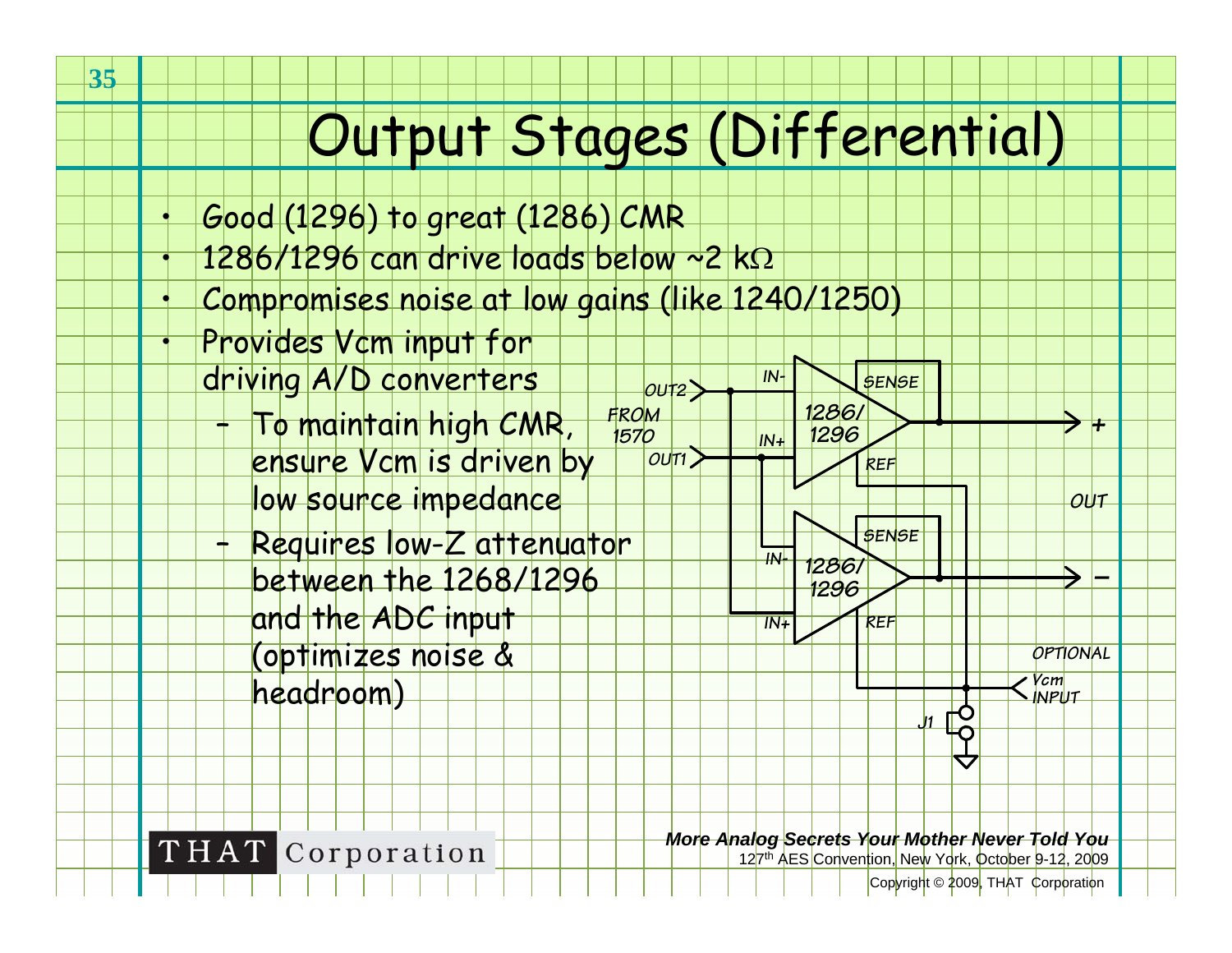# Output Stages (Differential)

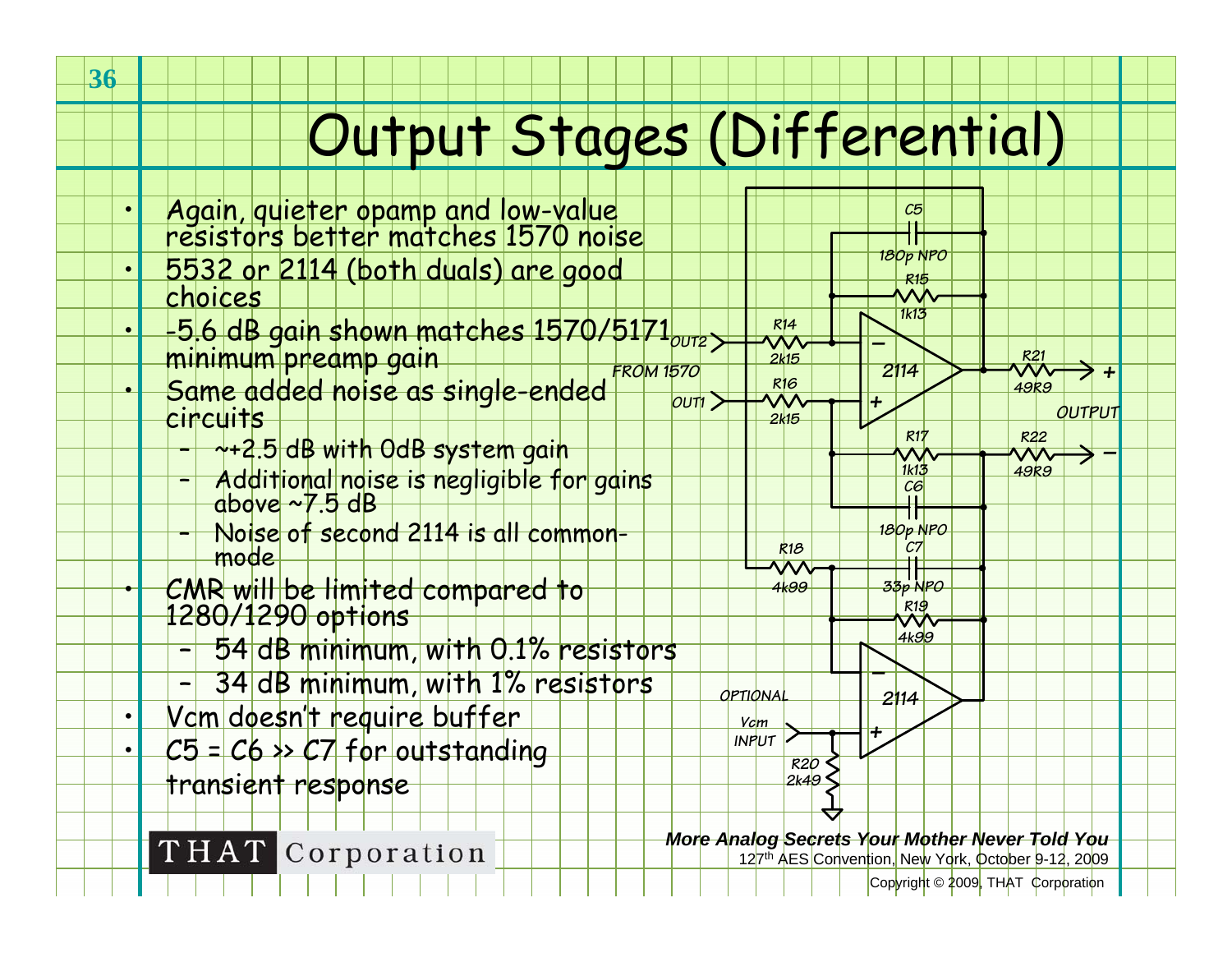# Comparing THAT Analog Mic Preamps

**37**

|                                                                                                                          | 1570                  | 1512                  | 1510                    |                   |  |  |
|--------------------------------------------------------------------------------------------------------------------------|-----------------------|-----------------------|-------------------------|-------------------|--|--|
| Vcc/Vee, max                                                                                                             | ±18                   | ±20                   | ±20                     | $\bm{\mathsf{V}}$ |  |  |
| Icc/Iee, typ                                                                                                             | ±7.5                  | ±6.0                  | ±6.0                    | mA                |  |  |
| Vinmax                                                                                                                   | 28.7                  | 30.3                  | 24.3                    | <b>dBu</b>        |  |  |
| BW, 40 dB gain                                                                                                           | <u>4.2</u>            | <u>7.0</u>            | 7.0                     | MHz               |  |  |
| Slew Rate, typ                                                                                                           | 53                    | 19                    | 19                      | $V/\mu s$         |  |  |
| THD+N, <30 dB                                                                                                            | 0.0003                | 0.004                 | 0.0012                  | $\%$              |  |  |
| EIN, 60dB gain                                                                                                           |                       |                       | $\overline{1}$          | nV/JHz            |  |  |
| EIN, O dB gain                                                                                                           | 18.5                  | 34                    | 57                      | nV/JHz            |  |  |
| Gain Range                                                                                                               | $0$ to $+70$          | $-6$ to $64$          | $0$ to $+70$            | dB                |  |  |
| Gain Equation                                                                                                            | $1 + (R_A + R_B)/R_G$ | $0.5 + 5$ kg/ $R_{G}$ | $+10$ kΩ/R <sub>G</sub> | V/V               |  |  |
| Output                                                                                                                   | Differential          | Single-ended          | Single-ended            |                   |  |  |
|                                                                                                                          |                       |                       |                         |                   |  |  |
| More Analog Secrets Your Mother Never Told You<br>THAT Corporation<br>127th AES Convention, New York, October 9-12, 2009 |                       |                       |                         |                   |  |  |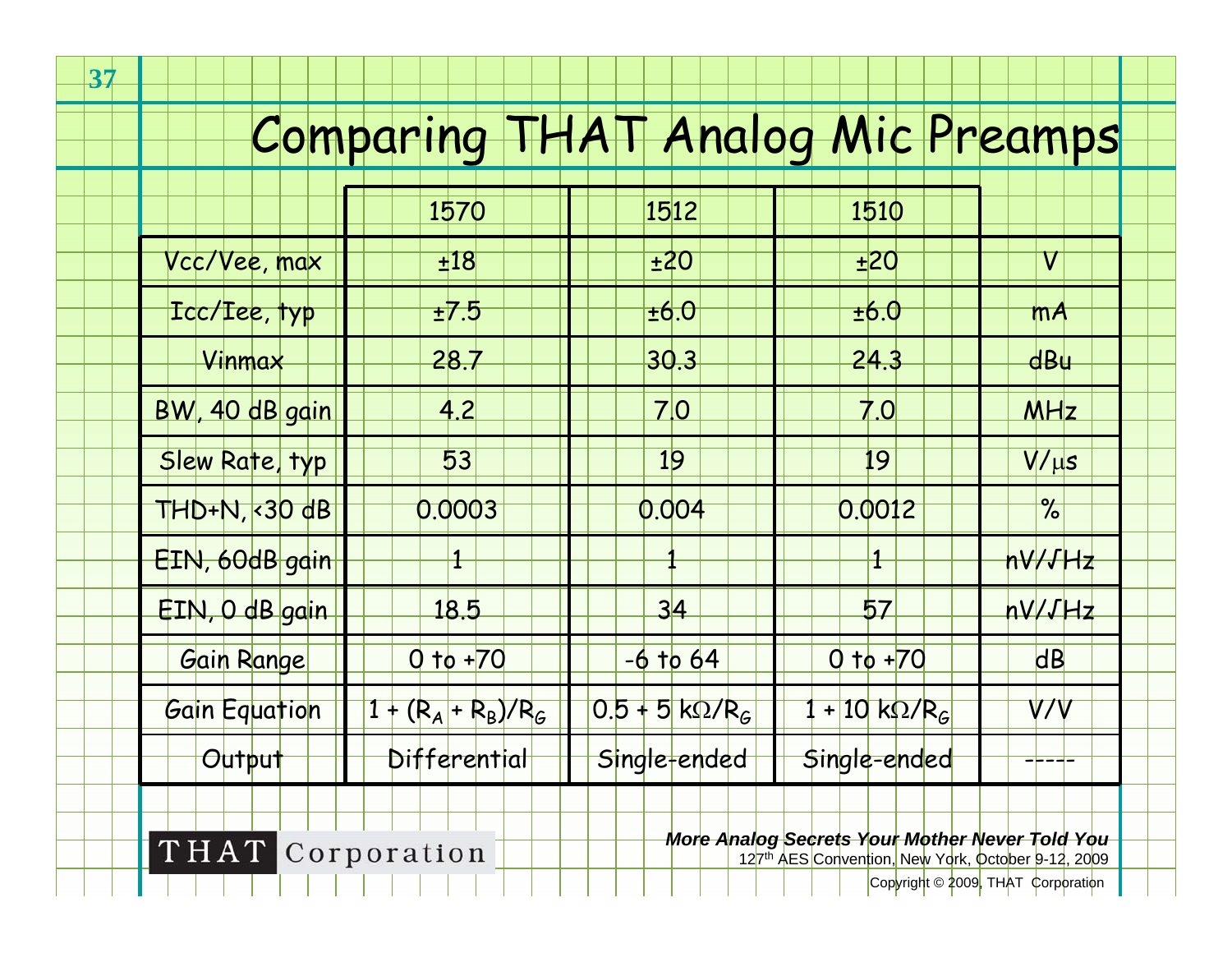### Conclusions

- THAT 1570 is the quietest micpreamp
	- External Rf resistors and differential
	- output expand possibilities
- – Real-world use requires extra protection to the IC
- –Perfect match to the THAT5171
- – Look forward to DN140! Will be soon available for download!

**THAT** Corporation

–

–

*More Analog Secrets Your Mother Never Told You* 12<sup>7th</sup> AES Convention. New York, October 9-12, 2009

Copyright © 2009, THAT Corporation

**38**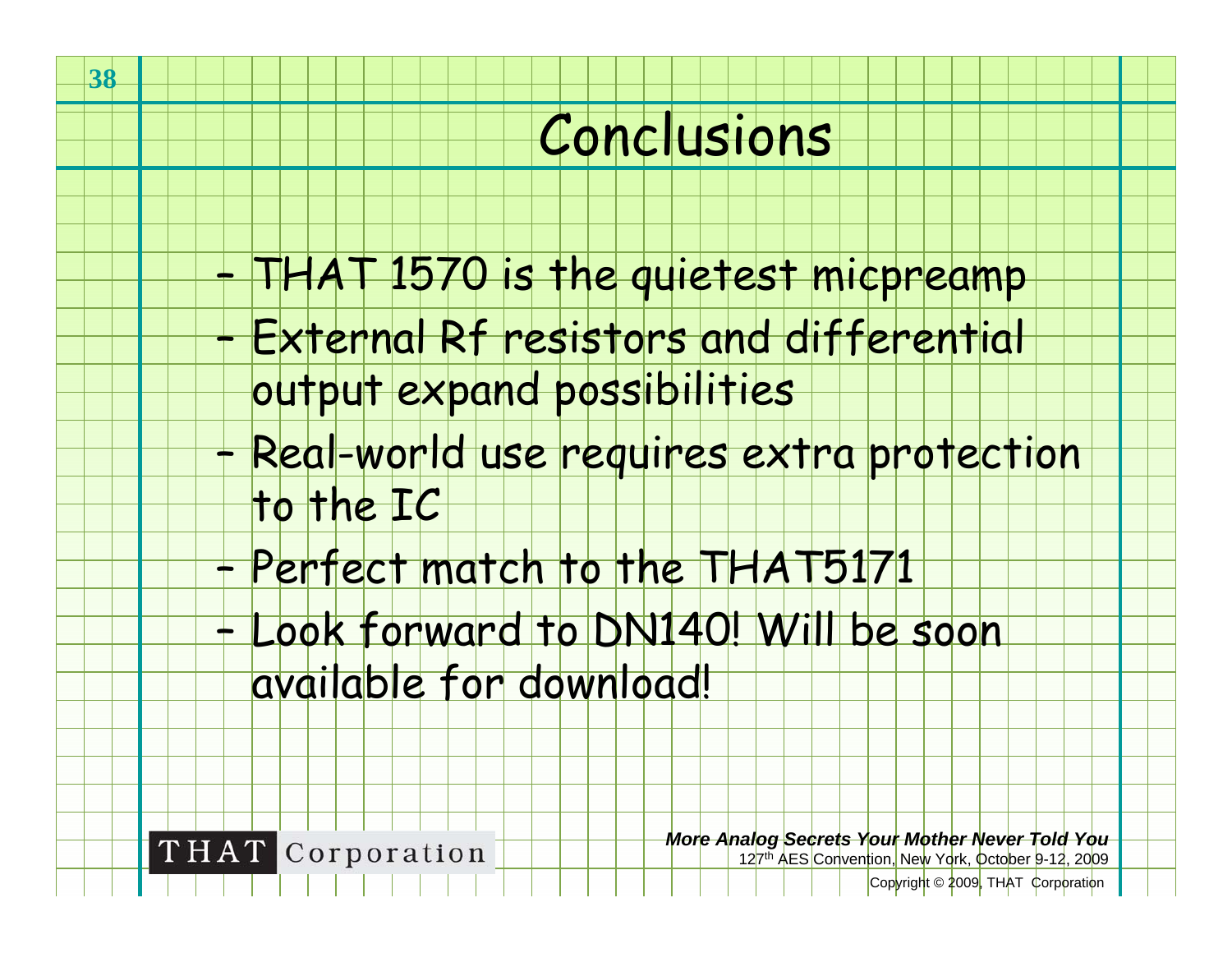#### Bonus: THAT Corp Legendary Support

- THAT is focused on ICs for pro audio
- THAT engineers have many decades
	- experience in pro audio
- THAT routinely advises customers on
	- design/PCB layout.
- –Please let us help you!



*More Analog Secrets Your Mother Never Told You* 12<sup>7th</sup> AES Convention. New York, October 9-12, 2009

Copyright © 2009, THAT Corporation

–

–

–